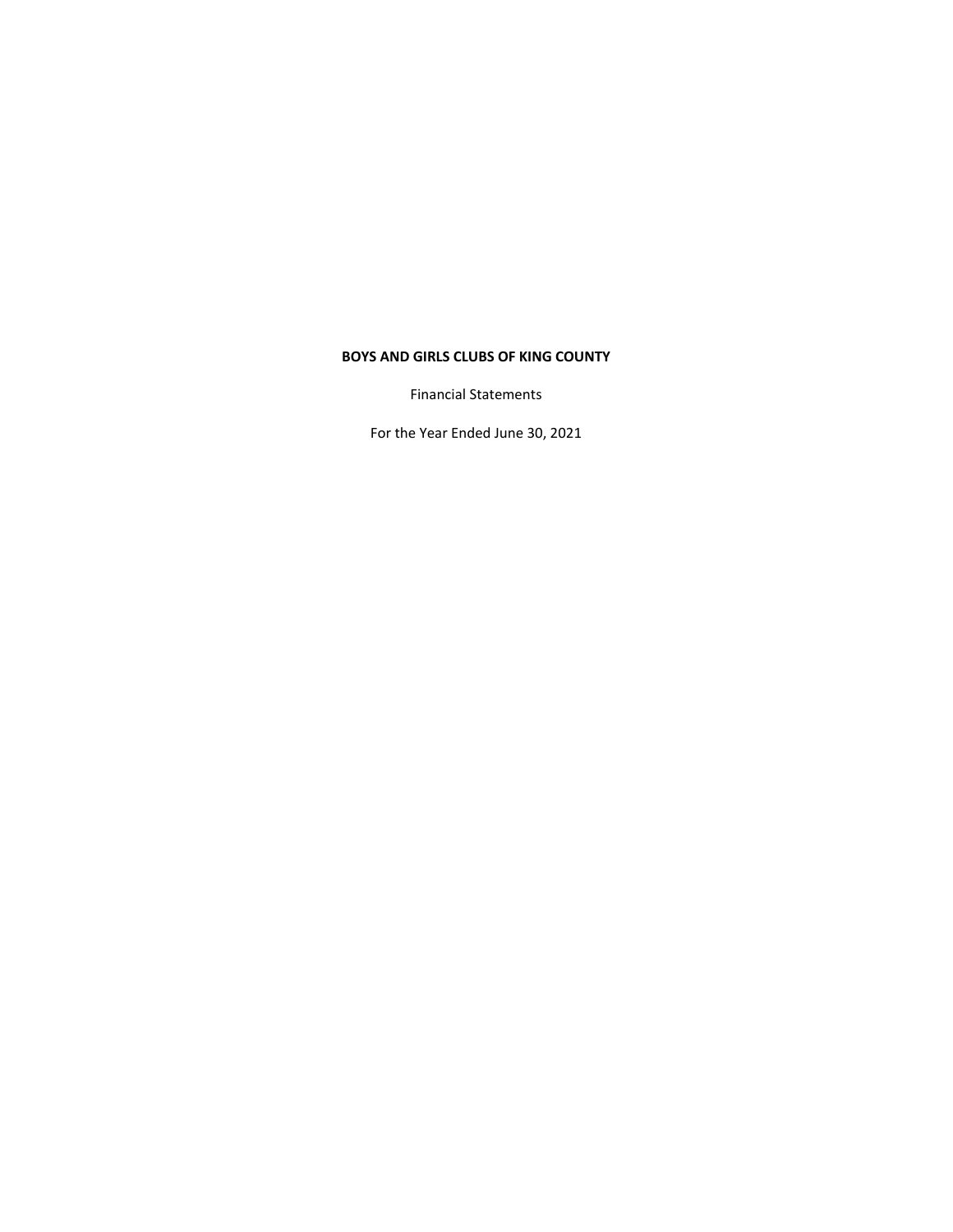# **Table of Contents**

|                                                   | Page     |
|---------------------------------------------------|----------|
| <b>Independent Auditor's Report</b>               | $1 - 2$  |
| <b>Financial Statements:</b>                      |          |
| <b>Statement of Financial Position</b>            | 3        |
| Statement of Activities and Changes in Net Assets | 4        |
| <b>Statement of Functional Expenses</b>           | 5        |
| <b>Statement of Cash Flows</b>                    | 6        |
| <b>Notes to Financial Statements</b>              | $7 - 21$ |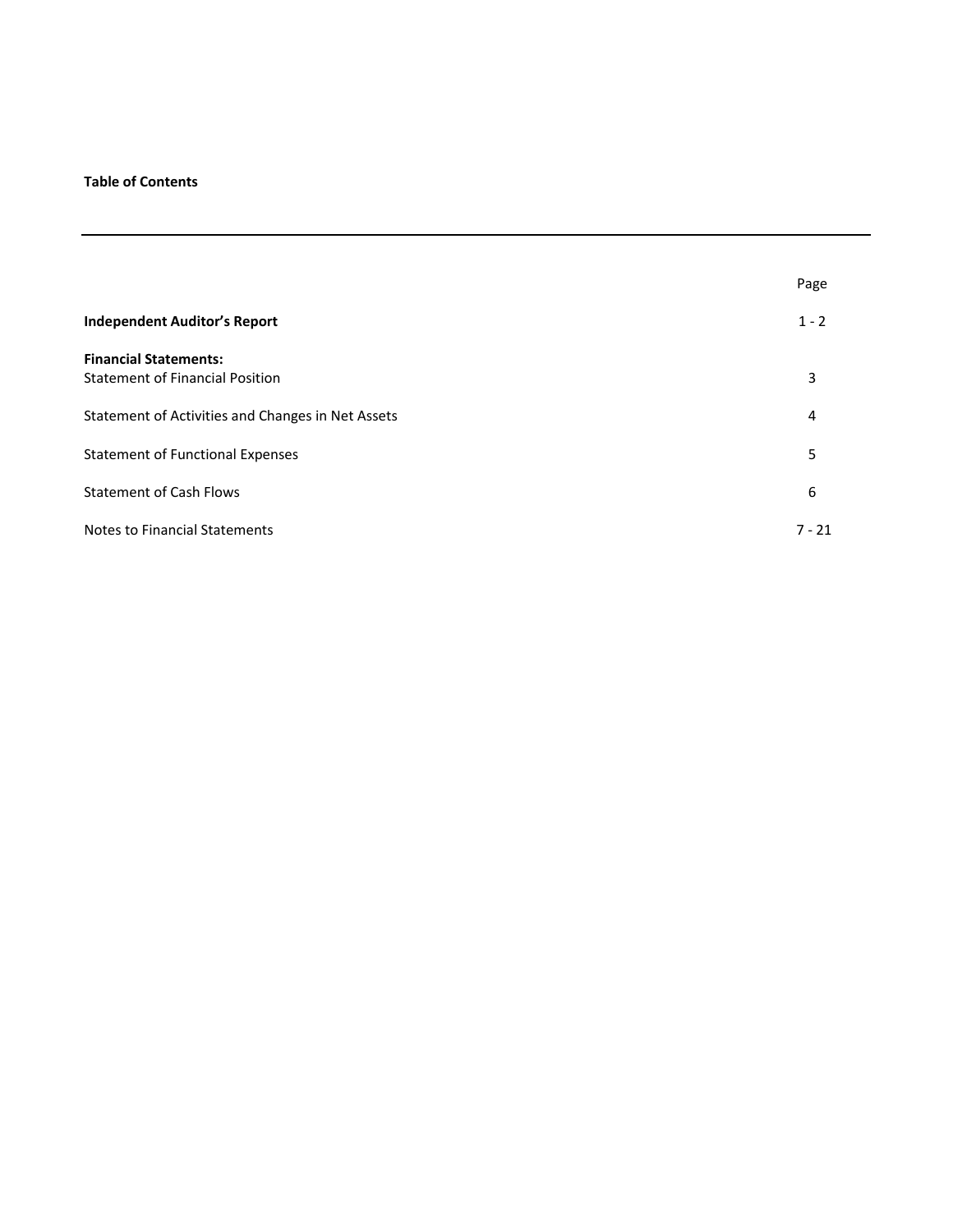# **Clark Nuber**<sub>Ps</sub>

**Independent Auditor's Report**

# **To the Board of Directors Boys and Girls Clubs of King County Seattle, Washington**

We have audited the accompanying financial statements of the Boys and Girls Clubs of King County (the Clubs), which comprise the statement of financial position as of June 30, 2021 and the related statements of activities and changes in net assets, functional expenses, and cash flows for the year then ended, and the related notes to the financial statements.

# **Management's Responsibility for the Financial Statements**

Management is responsible for the preparation and fair presentation of these financial statements in accordance with accounting principles generally accepted in the United States of America; this includes the design, implementation and maintenance of internal control relevant to the preparation and fair presentation of financial statements that are free from material misstatement, whether due to fraud or error.

### **Auditor's Responsibility**

Our responsibility is to express an opinion on these financial statements based on our audit. We conducted our audit in accordance with auditing standards generally accepted in the United States of America. Those standards require that we plan and perform the audit to obtain reasonable assurance about whether the financial statements are free from material misstatement.

An audit involves performing procedures to obtain audit evidence about the amounts and disclosures in the financial statements. The procedures selected depend on the auditor's judgment, including the assessment of the risks of material misstatement of the financial statements, whether due to fraud or error. In making those risk assessments, the auditor considers internal control relevant to the entity's preparation and fair presentation of the financial statements in order to design audit procedures that are appropriate in the circumstances, but not for the purpose of expressing an opinion on the effectiveness of the entity's internal control. Accordingly, we express no such opinion. An audit also includes evaluating the appropriateness of accounting policies used and the reasonableness of significant accounting estimates made by management, as well as evaluating the overall presentation of the financial statements.

We believe that the audit evidence we have obtained is sufficient and appropriate to provide a basis for our audit opinion.



T: 425-454-4919 T: 800-504-8747 F: 425-454-4620

10900 NE 4th St Suite 1400 Bellevue WA 98004

clarknuber.com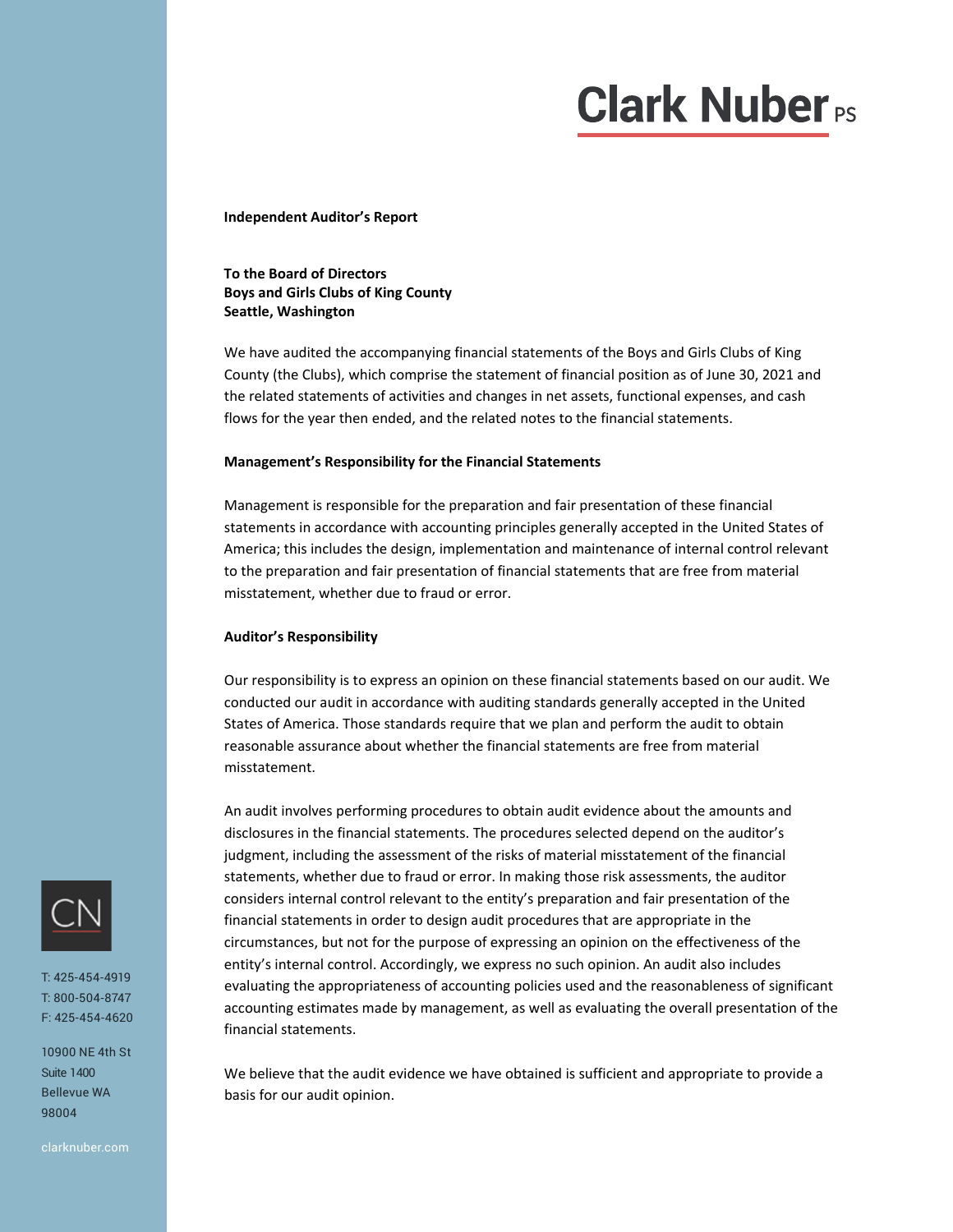# **Clark Nuber**<sub>PS</sub>

# **Opinion**

In our opinion, the financial statements referred to above present fairly, in all material respects, the financial position of the Clubs as of June 30, 2021, and the changes in net assets and its cash flows for the year then ended in accordance with accounting principles generally accepted in the United States of America.

# **Report on Summarized Comparative Information**

We have previously audited the Clubs' 2020 financial statements, and we expressed an unmodified audit opinion on those audited financial statements in our report dated March 30, 2021. In our opinion, the summarized comparative information presented herein as of and for the year ended June 30, 2020, is consistent, in all material respects, with the audited financial statements from which it has been derived.

Clark Nuber PS

Certified Public Accountants January 28, 2022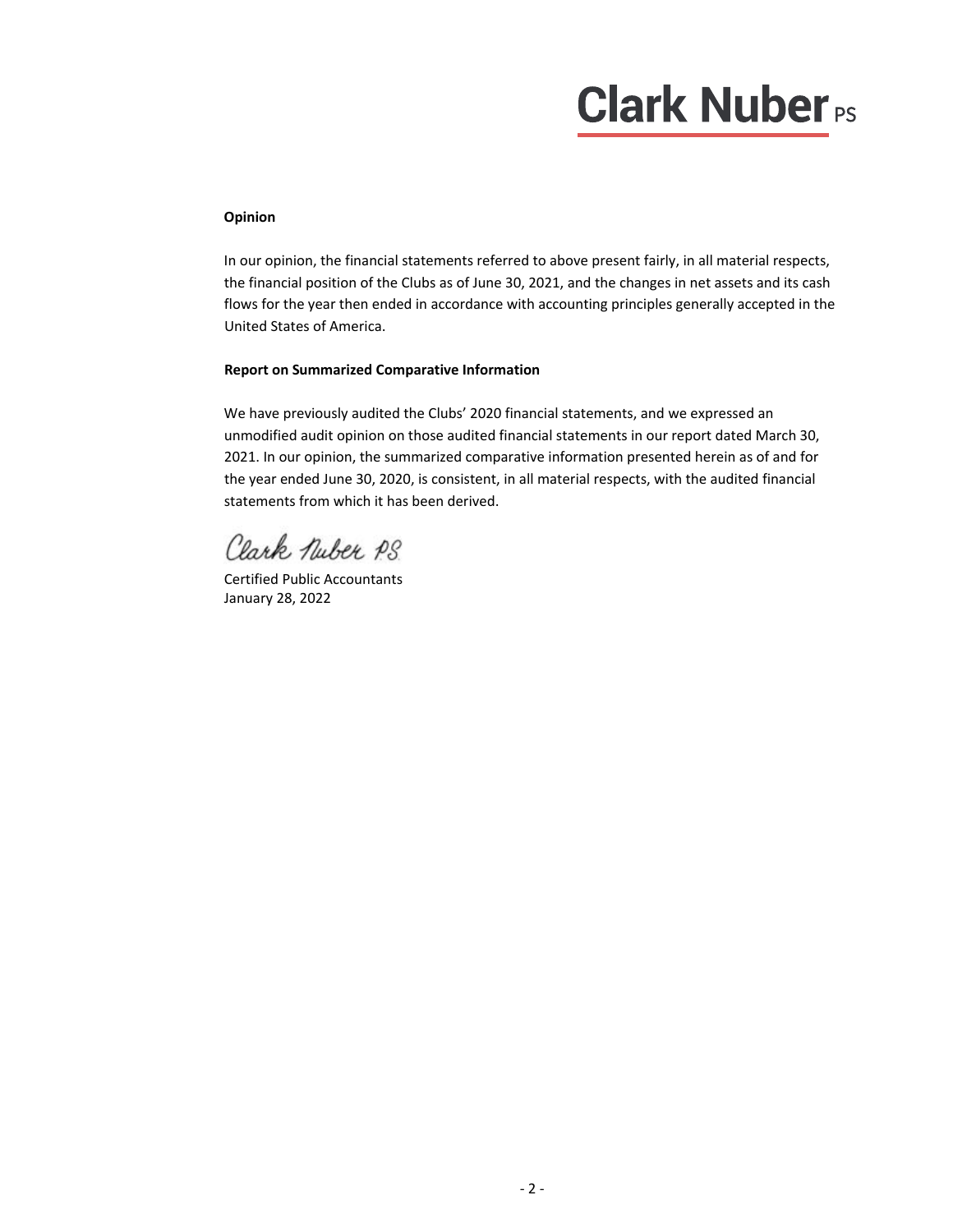# **Statement of Financial Position June 30, 2021 (With Comparative Totals for 2020)**

|                                                   |    | 2021       |     | 2020       |
|---------------------------------------------------|----|------------|-----|------------|
| <b>Assets</b>                                     |    |            |     |            |
| <b>Current Assets:</b>                            |    |            |     |            |
| Cash and cash equivalents                         | \$ | 6,633,070  | \$. | 1,541,313  |
| Investments                                       |    | 2,308,484  |     | 3,024,737  |
| Accounts receivable                               |    | 176,461    |     | 695,596    |
| Promises to give, current portion                 |    | 217,206    |     | 67,756     |
| Grants receivable                                 |    | 962,585    |     | 645,174    |
| Prepaid expenses and other current assets         |    | 319,450    |     | 199,781    |
| <b>Total Current Assets</b>                       |    | 10,617,256 |     | 6,174,357  |
| Endowment investments                             |    | 1,316,203  |     | 1,065,870  |
| Promises to give, net of current portion          |    | 94,834     |     | 136,472    |
| Contributed facilities receivable                 |    | 7,538,943  |     | 7,710,896  |
| Land held for sale                                |    | 300,000    |     | 300,000    |
| Property and equipment, net                       |    | 41,884,550 |     | 42,018,565 |
| <b>Total Assets</b>                               |    | 61,751,786 | \$. | 57,406,160 |
| <b>Liabilities and Net Assets</b>                 |    |            |     |            |
| <b>Current Liabilities:</b>                       |    |            |     |            |
| Accounts payable                                  | \$ | 587,303    | \$  | 292,015    |
| Accrued payroll and other liabilities             |    | 983,625    |     | 1,032,832  |
| Deferred program service fees and membership dues |    | 1,840,633  |     | 1,500,696  |
| Capital lease obligation, current portion         |    | 62,563     |     | 55,281     |
| <b>Total Current Liabilities</b>                  |    | 3,474,124  |     | 2,880,824  |
| Capital lease, net of current portion             |    | 128,273    |     | 195,491    |
| Paycheck Protection Program loans                 |    | 4,134,900  |     | 2,134,900  |
| Forgivable debt                                   |    | 2,414,425  |     | 2,480,725  |
| <b>Total Liabilities</b>                          |    | 10,151,722 |     | 7,691,940  |
| <b>Net Assets:</b>                                |    |            |     |            |
| Without donor restriction                         |    | 42,350,064 |     | 40,016,032 |
| With donor restriction                            |    | 9,250,000  |     | 9,698,188  |
| <b>Total Net Assets</b>                           |    | 51,600,064 |     | 49,714,220 |
| <b>Total Liabilities and Net Assets</b>           | Ş  | 61,751,786 | S   | 57,406,160 |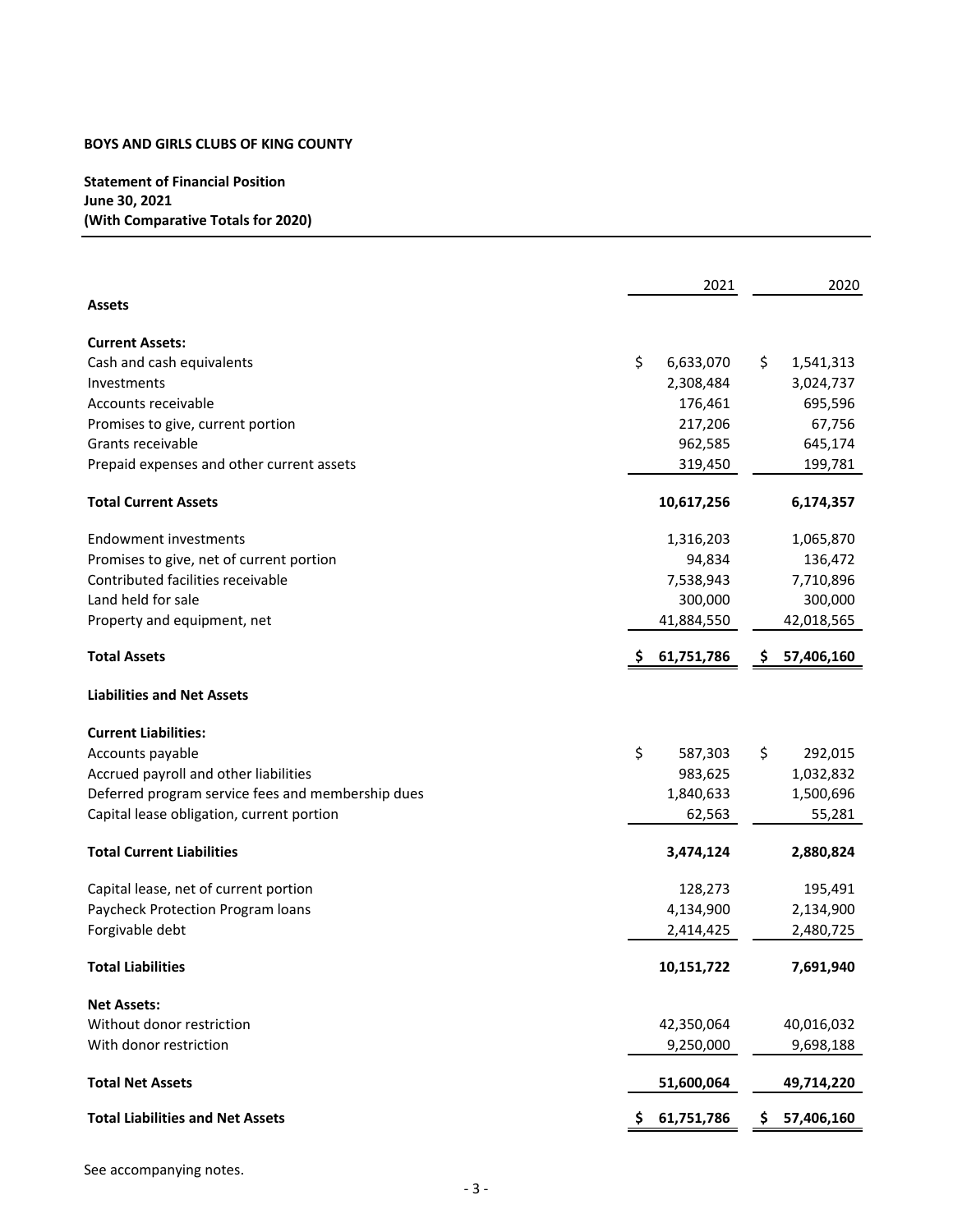# **Statement of Activities and Changes in Net Assets For the Year Ended June 30, 2021 (With Comparative Totals for 2020)**

|                                                                                                                                              | Without Donor                           | With Donor    |                                         |                                         |
|----------------------------------------------------------------------------------------------------------------------------------------------|-----------------------------------------|---------------|-----------------------------------------|-----------------------------------------|
| <b>Operating Activities</b>                                                                                                                  | Restrictions                            | Restrictions  | 2021 Total                              | 2020 Total                              |
| <b>Public Support and Revenue:</b>                                                                                                           |                                         |               |                                         |                                         |
| Public support-<br>Contributions and grants<br>Grants from government agencies<br>In-kind contributions<br>Special events net of expenses of | \$<br>4,334,140<br>5,551,578<br>963,190 | \$<br>441,292 | \$<br>4,775,432<br>5,551,578<br>963,190 | \$<br>4,927,826<br>2,527,843<br>841,338 |
| \$22,644 (2020 - \$218,565)<br>Net assets released from restriction                                                                          | 1,364,991<br>1,045,193                  | (1,045,193)   | 1,364,991                               | 1,724,698                               |
| Total public support                                                                                                                         | 13,259,092                              | (603,901)     | 12,655,191                              | 10,021,705                              |
| Revenue-<br>Program service fees<br>Membership dues<br>Other                                                                                 | 8,037,917<br>268,923<br>122,145         |               | 8,037,917<br>268,923<br>122,145         | 9,305,865<br>501,880<br>350,744         |
| Total revenue                                                                                                                                | 8,428,985                               |               | 8,428,985                               | 10,158,489                              |
| <b>Total Public Support and Revenue</b>                                                                                                      | 21,688,077                              | (603, 901)    | 21,084,176                              | 20,180,194                              |
| <b>Expenses:</b><br>Program services<br>Management and general<br>Fundraising                                                                | 14,678,967<br>2,642,404<br>1,358,497    |               | 14,678,967<br>2,642,404<br>1,358,497    | 14,401,167<br>2,119,157<br>1,409,309    |
| Total expenses before depreciation                                                                                                           | 18,679,868                              |               | 18,679,868                              | 17,929,633                              |
| Depreciation                                                                                                                                 | 857,557                                 |               | 857,557                                 | 878,732                                 |
| <b>Total Expenses</b>                                                                                                                        | 19,537,425                              |               | 19,537,425                              | 18,808,365                              |
| <b>Net Operating Activities</b>                                                                                                              | 2,150,652                               | (603, 901)    | 1,546,751                               | 1,371,829                               |
| <b>Nonoperating Activities</b>                                                                                                               |                                         |               |                                         |                                         |
| Investment return<br>Loss on impairment of property                                                                                          | 116,800                                 | 126,825       | 243,625                                 | 43,020<br>(1,200,000)                   |
| <b>Endowment contributions</b><br>Gain on sale of property                                                                                   | 280                                     | 28,888        | 28,888<br>280                           | 3,693                                   |
| Forgiveness of debt                                                                                                                          | 66,300                                  |               | 66,300                                  | 66,300                                  |
| <b>Total Nonoperating Activities</b>                                                                                                         | 183,380                                 | 155,713       | 339,093                                 | (1,086,987)                             |
| <b>Total Change in Net Assets</b>                                                                                                            | 2,334,032                               | (448, 188)    | 1,885,844                               | 284,842                                 |
| Net assets, beginning of year                                                                                                                | 40,016,032                              | 9,698,188     | 49,714,220                              | 49,429,378                              |
| Net Assets, End of Year                                                                                                                      | 42,350,064                              | 9,250,000     | 51,600,064                              | 49,714,220                              |

See accompanying notes.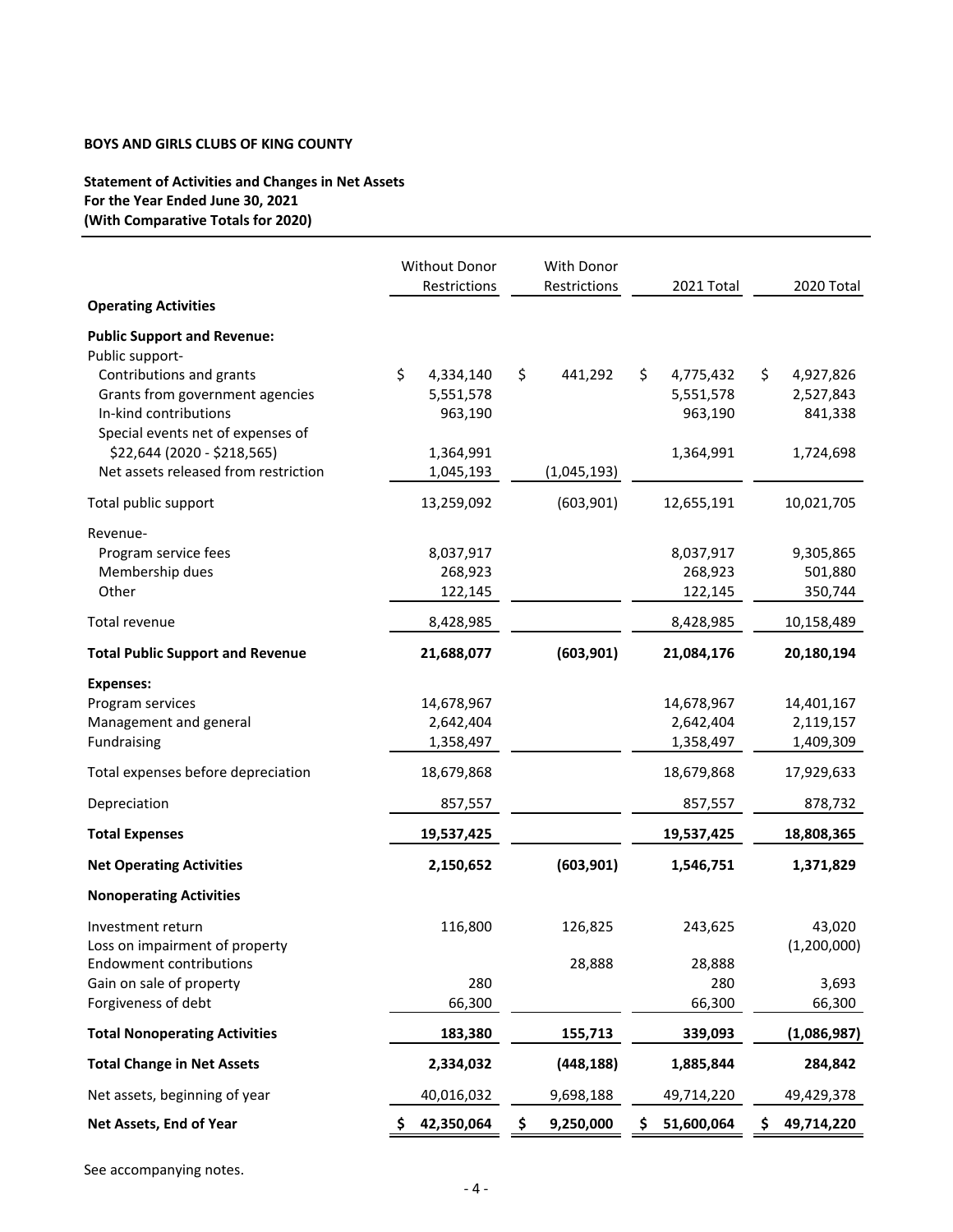# **Statement of Functional Expenses For the Year Ended June 30, 2021 (With Comparative Totals for 2020)**

|                                                                                |   | Program<br>Services |    | Management<br>and General |    | Fundraising | 2021 Total      | 2020 Total      |
|--------------------------------------------------------------------------------|---|---------------------|----|---------------------------|----|-------------|-----------------|-----------------|
| Salaries and wages                                                             | Ś | 8,047,888           | Ś. | 974,668                   | \$ | 842,717     | \$<br>9,865,273 | \$<br>9,970,355 |
| Employee benefits                                                              |   | 736,224             |    | 89,119                    |    | 86,938      | 912,281         | 979,796         |
| Payroll taxes                                                                  |   | 807,427             |    | 105,053                   |    | 82,006      | 994,486         | 865,057         |
| <b>Total Salaries and Related Expenses</b>                                     |   | 9,591,539           |    | 1,168,840                 |    | 1,011,661   | 11,772,040      | 11,815,208      |
| Occupancy                                                                      |   | 2,369,300           |    | 127,034                   |    | 23,507      | 2,519,841       | 2,517,479       |
| Program expenses                                                               |   | 1,492,151           |    | 80,541                    |    | 4,455       | 1,577,147       | 1,607,575       |
| Technology and communications                                                  |   | 422,307             |    | 399,585                   |    | 36,274      | 858,166         | 407,313         |
| Finance, insurance and bad debt                                                |   | 396,786             |    | 427,080                   |    | 23,363      | 847,229         | 145,795         |
| Professional fees                                                              |   | 155,781             |    | 329,329                   |    | 42,772      | 527,882         | 440,763         |
| Vehicle expenses                                                               |   | 149,467             |    | 20,605                    |    | 1,918       | 171,990         | 217,574         |
| Event expenses                                                                 |   | 3,168               |    | 162                       |    | 153,025     | 156,355         | 247,496         |
| Printing and advertising                                                       |   | 34,466              |    | 9,271                     |    | 55,005      | 98,742          | 173,123         |
| Dues and subscriptions                                                         |   | 23,412              |    | 70,937                    |    | 1,836       | 96,185          | 103,585         |
| Equipment                                                                      |   | 28,420              |    | 6,003                     |    | 1,869       | 36,292          | 61,886          |
| Training and conferences                                                       |   | 12,170              |    | 680                       |    | 2,228       | 15,078          | 69,493          |
| Donor and board expenses                                                       |   |                     |    | 1,769                     |    | 584         | 2,353           | 8,337           |
| Interest                                                                       |   |                     |    | 568                       |    |             | 568             | 114,006         |
| <b>Total Expenses Before Depreciation</b>                                      |   | 14,678,967          |    | 2,642,404                 |    | 1,358,497   | 18,679,868      | 17,929,633      |
| Depreciation                                                                   |   | 835,241             |    | 22,316                    |    |             | 857,557         | 878,732         |
| <b>Total Expenses From Operations</b>                                          |   | 15,514,208          |    | 2,664,720                 |    | 1,358,497   | 19,537,425      | 18,808,365      |
| Add cost of direct benefits to donors at<br>special event expenses netted with |   |                     |    |                           |    |             |                 |                 |
| revenues on the statement of activities                                        |   |                     |    |                           |    | 22,644      | 22,644          | 218,565         |
| <b>Total 2021 Functional Expenses</b>                                          |   | \$15,514,208        | S  | 2,664,720                 | S  | 1,381,141   | \$19,560,069    |                 |
| <b>Total 2020 Functional Expenses</b>                                          |   | \$15,205,197        | \$ | 2,193,859                 | \$ | 1,627,874   |                 | \$19,026,930    |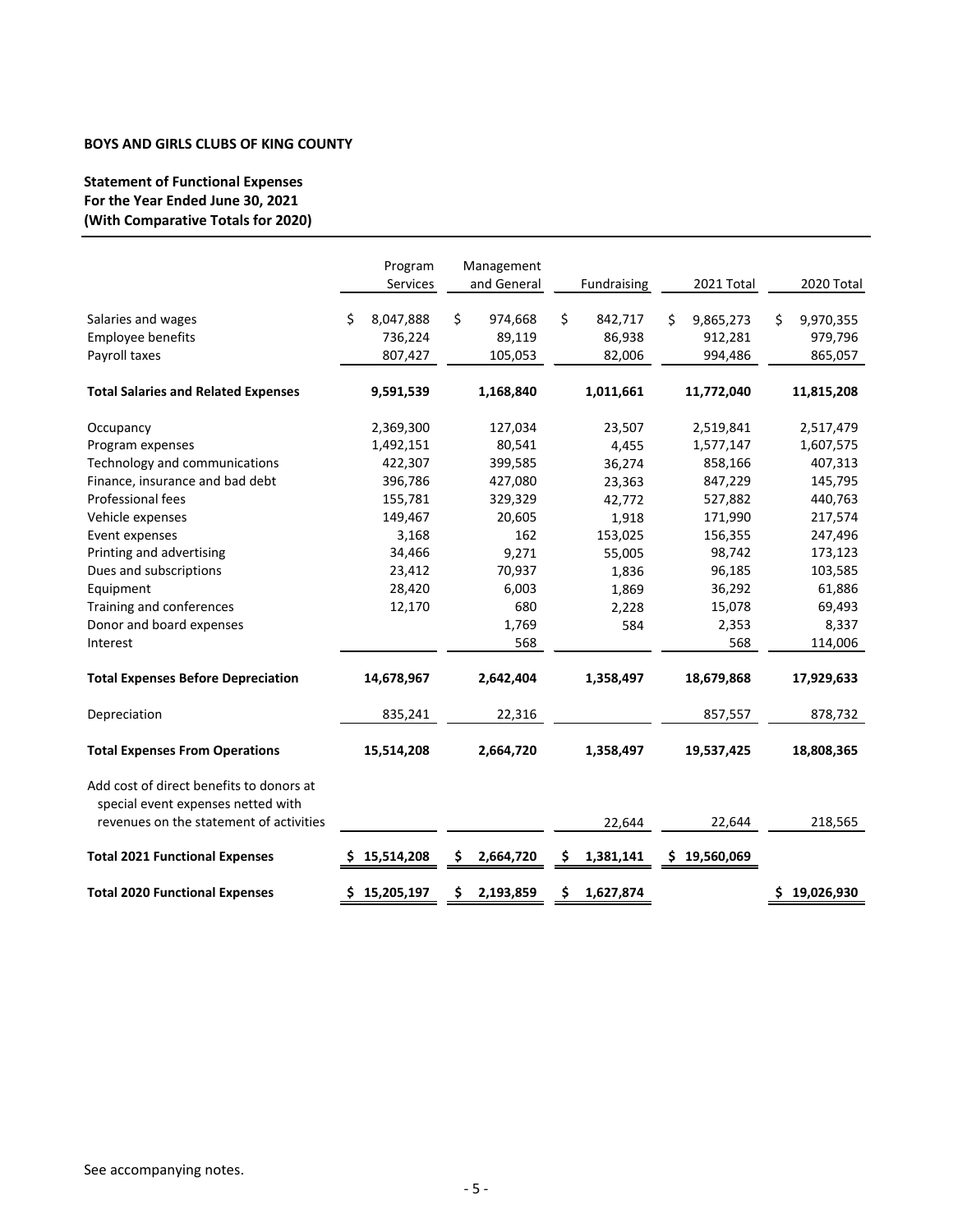# **Statement of Cash Flows For the Year Ended June 30, 2021 (With Comparative Totals for 2020)**

|                                                           | 2021     |            | 2020 |             |
|-----------------------------------------------------------|----------|------------|------|-------------|
| <b>Cash Flows From Operating Activities:</b>              |          |            |      |             |
| Change in net assets                                      | \$       | 1,885,844  | \$   | 284,842     |
| Adjustments to reconcile change in net assets to          |          |            |      |             |
| net cash provided by operating activities-                |          |            |      |             |
| Depreciation                                              |          | 857,557    |      | 878,732     |
| Forgiveness of debt                                       |          | (66, 300)  |      | (66, 300)   |
| (Gain) loss on investments                                |          | (237, 503) |      | 36,611      |
| Contributions restricted for endowment                    |          | (28, 888)  |      |             |
| Gain on disposal of assets                                |          |            |      | (3,693)     |
| Loss on impairment of land                                |          |            |      | 1,200,000   |
| Changes in assets and liabilities:                        |          |            |      |             |
| Accounts receivable                                       |          | 519,135    |      | 13,808      |
| Promises to give                                          |          | (107, 812) |      | 186,484     |
| Grants receivable                                         |          | (317, 411) |      | (43, 972)   |
| Prepaid expenses and other current assets                 |          | (119, 669) |      | 261,036     |
| Contributed facilities receivable                         |          |            |      |             |
|                                                           |          | 171,953    |      | 188,571     |
| Accounts payable                                          |          | 295,288    |      | (284, 382)  |
| Accrued payroll and other liabilities                     |          | (49, 207)  |      | 190,016     |
| Deferred program revenue                                  |          | 339,937    |      | (22, 644)   |
| <b>Net Cash Provided by Operating Activities</b>          |          | 3,142,924  |      | 2,819,109   |
| <b>Cash Flows From Investing Activities:</b>              |          |            |      |             |
| Purchases of investments                                  |          | (529, 319) |      | (1,079,917) |
| Sales of investments                                      |          | 1,232,742  |      | 66,766      |
| Purchases of property and equipment                       |          | (723, 542) |      | (247, 121)  |
|                                                           |          |            |      |             |
| <b>Net Cash Used in Investing Activities</b>              |          | (20, 119)  |      | (1,260,272) |
| <b>Cash Flows From Financing Activities:</b>              |          |            |      |             |
| Proceeds from Paycheck Protection Program loans           |          | 2,000,000  |      | 2,134,900   |
| Payments on line of credit                                |          |            |      | (2,500,000) |
| Proceeds from contributions restricted for endowment      |          | 28,888     |      |             |
| Principal payments on capital lease obligations           |          | (59, 936)  |      | (113, 846)  |
|                                                           |          |            |      |             |
| Net Cash Provided by (Used in) Financing Activities       |          | 1,968,952  |      | (478, 946)  |
| <b>Change in Cash and Cash Equivalents</b>                |          | 5,091,757  |      | 1,079,891   |
| Cash and cash equivalents, beginning of year              |          | 1,541,313  |      | 461,422     |
| Cash, Cash Equivalents, End of Year                       | S        | 6,633,070  | Ş.   | 1,541,313   |
| <b>Supplementary Disclosure of Cash Flow Information:</b> |          |            |      |             |
| Acquisition of long-term assets through capital lease     |          |            | \$   | 250,772     |
| Cash paid during the year for interest                    | \$<br>\$ | 568        | \$   | 114,006     |

See accompanying notes.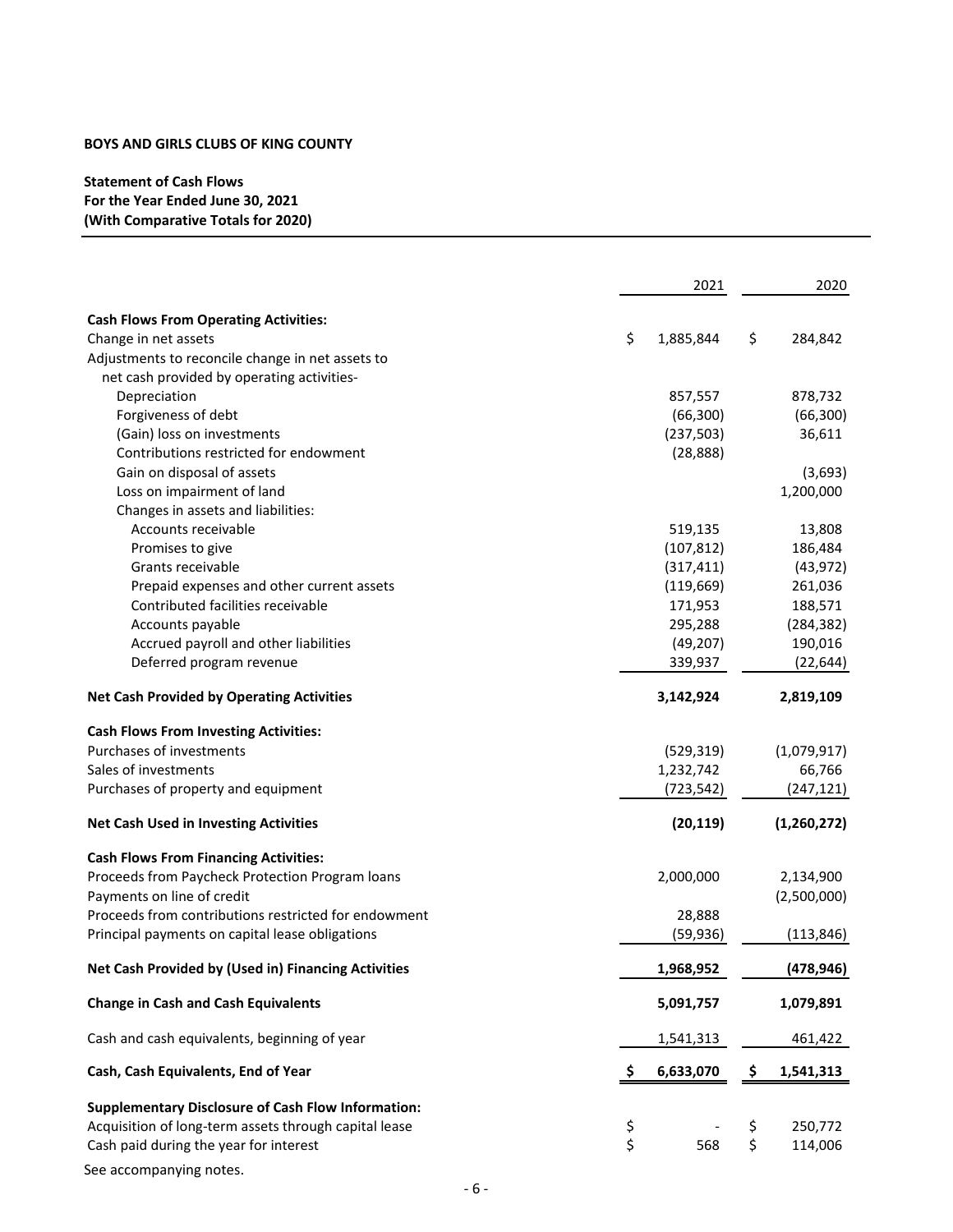**Notes to Financial Statements For the Year Ended June 30, 2021 (With Comparative Totals for 2020)**

#### **Note 1 ‐ Organization and Significant Accounting Policies**

**Operations ‐** Boys & Girls Clubs of King County, Inc. (the Clubs), is a nonprofit corporation providing leadership in youth development. The Clubs' mission is to inspire and enable all young people, especially those who need it most, to realize their full potential as productive, responsible, and caring citizens. With 35 Clubs and 2 focused programs, the Clubs provide a safe, affordable, and fun place for kids and teens during critical out‐of‐school time. (Bainbridge Island Club is located within Kitsap County).

The Clubs' programs are designed to meet the physical, emotional, cultural, and social needs of young people. Because these core areas are integrated, it is not practical to separate expenses into program categories. Some of the programs are as follows:

Power Hour - Power Hour: Making Minutes Count provide the Clubs professionals with the strategies, activities, resources and information to create an engaging homework help and tutoring program that encourage the Clubs members of every age to become self‐directed learners.

SMART Moves - SMART Moves is a prevention and education program addressing problems such as drug and alcohol use and premature sexual activity.

Triple Play ‐ Triple Play is a comprehensive health and wellness program. It strives to improve the overall health of Club members age cohorts by increasing daily physical activity, teaching them about good nutrition and helping them develop healthy relationships.

Keystone and Torch Clubs - Members have access to Club-based leadership development programs through Keystone (high school) and Torch Clubs (middle school). Highlights include community service projects, national conferences, and member‐to‐member mentoring.

**Basis of Presentation ‐** The Clubs' financial statements have been prepared on the accrual basis of accounting. The Clubs classify net assets, revenues, gains and losses based on the existence or absence of donor‐imposed restrictions. Net assets are classified as with or without donor restriction.

Net Assets Without Donor Restrictions - Net assets that are not subject to donor-imposed restrictions. Items that affect this net asset category include earnings and fees, contributions without donor restriction and related expenses associated with the core activities of the Clubs. In addition to these transactions, changes in this category of net assets include contributions without donor restrictions whose donor-imposed restrictions were met during the fiscal year.

Net Assets With Donor Restrictions ‐ Net assets restricted by donors to be used for certain purposes or for future periods, including donor restricted endowments whose corpus is intended to be held in perpetuity.

Support that is restricted by the donor is reported as an increase in net assets without donor restriction if the restriction expires in the year in which the support is recognized. All other donor‐restricted support is reported as an increase in net assets with donor restriction, depending on the nature of the restriction. When restrictions expire (that is, when a stipulated time restriction ends, or purpose restriction is accomplished), net assets with donor restriction are reclassified to net assets without donor restriction and reported as net assets released from restrictions.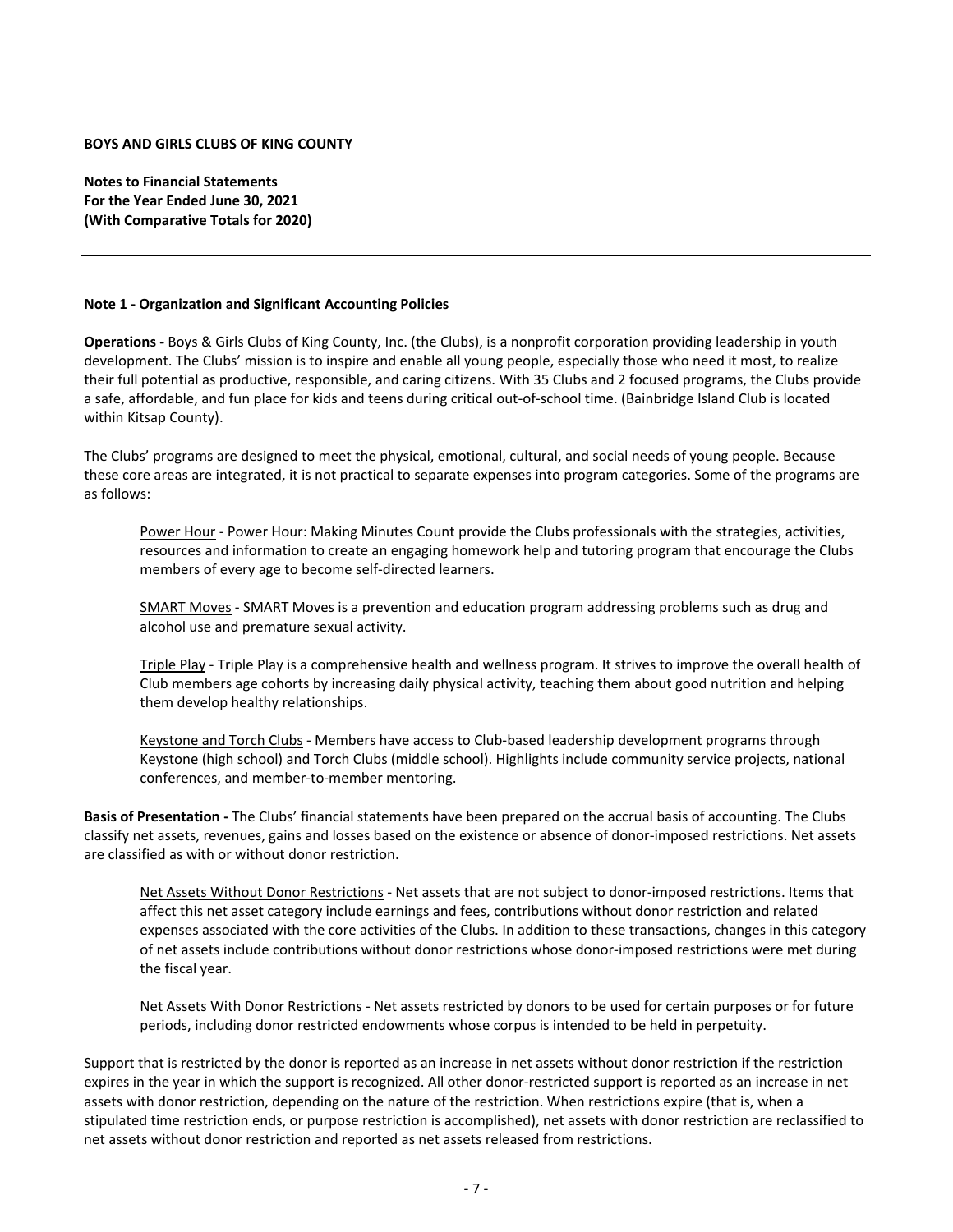**Notes to Financial Statements For the Year Ended June 30, 2021 (With Comparative Totals for 2020)**

#### **Note 1 ‐ Continued**

Gifts of equipment are reported as support without donor restriction unless explicit donor stipulations specify how the donated assets must be used. Gifts of long‐lived assets with explicit restrictions that specify how the assets are to be used and gifts of cash or other assets that must be used to acquire long-lived assets are reported as support with donor restrictions. Absent explicit donor stipulations about how long those assets must be maintained, expirations of donor restrictions are reported when the donated or acquired long‐lived assets are placed in service.

**Cash and Cash Equivalents ‐** Cash and cash equivalents consist of checking and savings accounts.

**Accounts and Grants Receivable ‐** Receivables are stated at their net realizable value and consist of amounts due from corporations and government agencies to fund after-school programs for children from low-to-moderate income families. Management provides for probable uncollectible amounts through a charge to earnings and a credit to a valuation allowance based on its assessment of the current status of individual accounts. Balances that are still outstanding after management has used reasonable collection efforts are written off through a charge to the valuation allowance and a credit to accounts or grants receivable. An allowance for accounts or grants receivable totaling \$389,390 and \$13,569 was recorded as of June 30, 2021 and 2020, respectively.

**Property Held for Sale ‐** Property held for sale at June 30, 2021 and 2020 consisted of the Club's donated property in Pierce County.

**Property and Equipment ‐** Property and equipment are stated at cost for purchased assets or at fair value on the date of donation for donated assets. Property and equipment that exceed \$5,000 are capitalized as assets. Depreciation is provided using the straight‐line method over the estimated useful life. The costs of repairs and maintenance are expensed as incurred.

The estimated useful lives of property and equipment are as follows:

| Buildings and building improvements | 15 - 55 years |
|-------------------------------------|---------------|
| Leasehold improvements              | Life of lease |
| Furniture and equipment             | 3 - 10 years  |
| Vehicles                            | 1 - 10 years  |

#### **Revenue Recognition ‐**

Contributions, Grants, and Promises to Give **‐** Contributions received, including unconditional promises to give are stated at net realizable value. In accordance with financial accounting standards, unconditional promises to give are recognized as support in the period the pledge is received.

Conditional promises to give are not recognized as revenues until the conditions on which they depend have been met. Conditional contributions are conditioned upon certain performance requirements and the incurrence of qualifying expenses. Consequently, at June 30, 2021 and 2020, conditional contributions approximated \$2,530,000 and \$1,950,000, respectively, of which no amounts had been received in advance, and have not been recognized in the accompanying financial statements.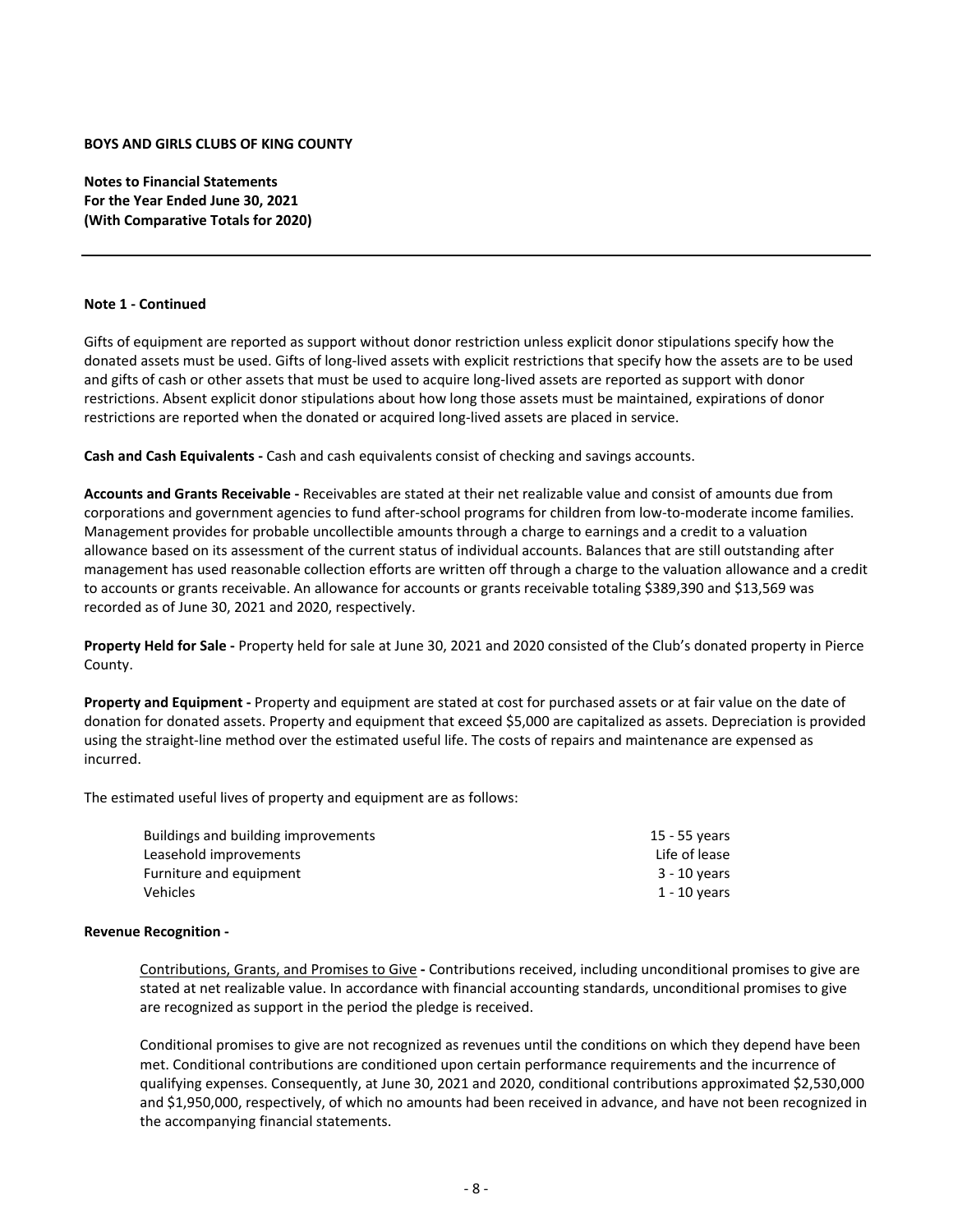**Notes to Financial Statements For the Year Ended June 30, 2021 (With Comparative Totals for 2020)**

#### **Note 1 ‐ Continued**

Program Service Fees ‐ Revenues received in exchange for participation in programs or other services are deferred and recognized when the program occurs, or the services are provided. Program fees for childcare are due the last business day of the prior month. Program fees for camp are due at the time of registration for the school year and two weeks prior to the start for summer and are eligible for a full refund, minus any deposits paid. Program fees for athletic activities are due at the time of registration and are refundable, minus any deposits paid.

Membership Dues ‐ The Clubs earns revenue from memberships. Membership dues are classified as an exchange transaction that is deferred and recognized ratably over the membership term using the output method.

Grants from Government Agencies - Government grants are considered conditional upon incurring allowable costs and meeting certain compliance requirements. Revenue from government grants is recognized when these conditions have been met.

**Donated Materials and Services ‐** Donated materials and equipment are recorded as contributions at their estimated fair value at the date of receipt. In accordance with U.S. GAAP, the financial statements reflect only those contributed services requiring specific expertise or which are for constructing a fixed asset, which the Clubs would otherwise need to purchase. Contributed services are recorded at rates that would have been paid for similar services in an arms‐length transaction.

In‐kind contributions for the year ended June 30 are as follows:

|                                    | 2021      | 2020    |
|------------------------------------|-----------|---------|
| Use of contributed facilities      | 579,019   | 546,854 |
| Goods                              | 378,187   | 285,726 |
| Forgiveness of debt                | 66,300    | 66,300  |
| Services                           | 5,984     | 8,758   |
| <b>Total In-Kind Contributions</b> |           |         |
|                                    | 1,029,490 | 907,638 |

In‐kind contributions are presented on the statement of activities for the year ended June 30 as follows:

| <b>Total In-Kind Contributions</b>       | 1,029,490         | 907,638           |
|------------------------------------------|-------------------|-------------------|
| In-kind donations<br>Forgiveness of debt | 963,190<br>66,300 | 841,338<br>66,300 |
|                                          | 2021              | 2020              |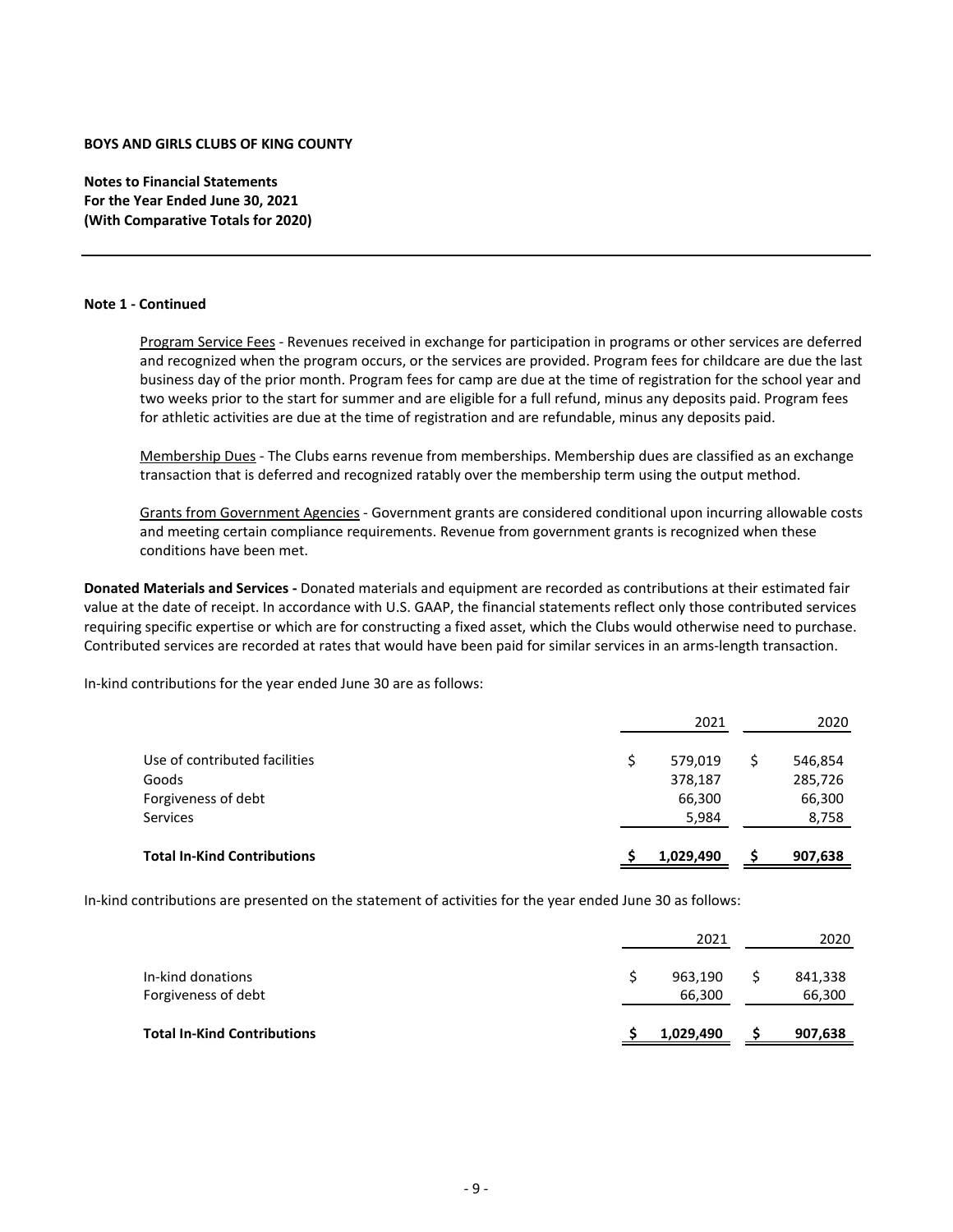**Notes to Financial Statements For the Year Ended June 30, 2021 (With Comparative Totals for 2020)**

#### **Note 1 ‐ Continued**

**Functional Allocation of Expenses ‐** The cost of providing the various programs and other activities has been summarized on a functional basis in the statement of functional expenses based upon the initial classification provided upon recording of expense. Accordingly, employee related expenses have been allocated among the programs and supporting services benefitted based on certain key employees' time and cost studies of where efforts are made. Occupancy costs have been allocated based on a square footage basis. All other expenses are charged to the programs and supporting services benefited as incurred.

**Concentration of Credit Risks ‐** Financial instruments which potentially subject the Clubs to concentrations of credit risk primarily consist of cash. The Clubs maintain its cash in bank deposit accounts which, at times, may exceed federally insured limits. The Clubs have not experienced any losses in such accounts.

**Income Taxes ‐** The Internal Revenue Service has recognized the Clubs as exempt from federal income taxes under Section 501(a) of the Internal Revenue Code (IRC) as an entity described in Section 501(c)(3) and not as a private foundation.

**Use of Estimates ‐** The preparation of financial statements in conformity with accounting principles generally accepted in the United States of America (U.S. GAAP) requires management to make estimates and assumptions that affect the reported amounts of assets and liabilities and disclosures of contingent assets and liabilities at the date of the financial statements and the reported amounts of revenues and expenses during the reporting period. Actual results could differ from those estimates.

**Summarized Information for Prior Year ‐** The financial statements include certain prior‐year summarized comparative information in total but not by net asset class. Such information does not include sufficient detail to constitute a presentation in conformity with U.S. GAAP. Accordingly, such information should be read in conjunction with the Clubs' financial statements for the year ended June 30, 2020, from which the summarized information was derived.

**Reclassifications ‐** Certain reclassifications have been made to the prior year financial statements to conform to the current year presentation. Such reclassifications have no effect on the change in net assets or net asset balances, by classification, as previously reported.

**Subsequent Events ‐** The Clubs have evaluated subsequent events through January 28, 2022, the date on which the financial statements were available to be issued.

# **Note 2 ‐ Contributed Facilities Receivable**

The Clubs receive donated facilities for their Federal Way, Rotary Club, Mercer Island and Sammamish sites under long‐ term lease agreements. The Federal Way and Sammamish lease agreements each include options to extend the lease terms for four 10‐year terms, provided certain conditions are met. The lease agreements expire at various dates in 2024 through 2059, which includes the option terms for the Federal Way and Sammamish leases.

The promised use of facilities inherent in the lease agreements was recorded at the estimated fair value as contributed revenue and a receivable at the commencement of each lease. The remaining receivable balances outstanding are reported on the statement of financial position as a receivable and net assets with donor restrictions of \$7,538,943 and \$7,710,896 at June 30, 2021 and 2020, respectively.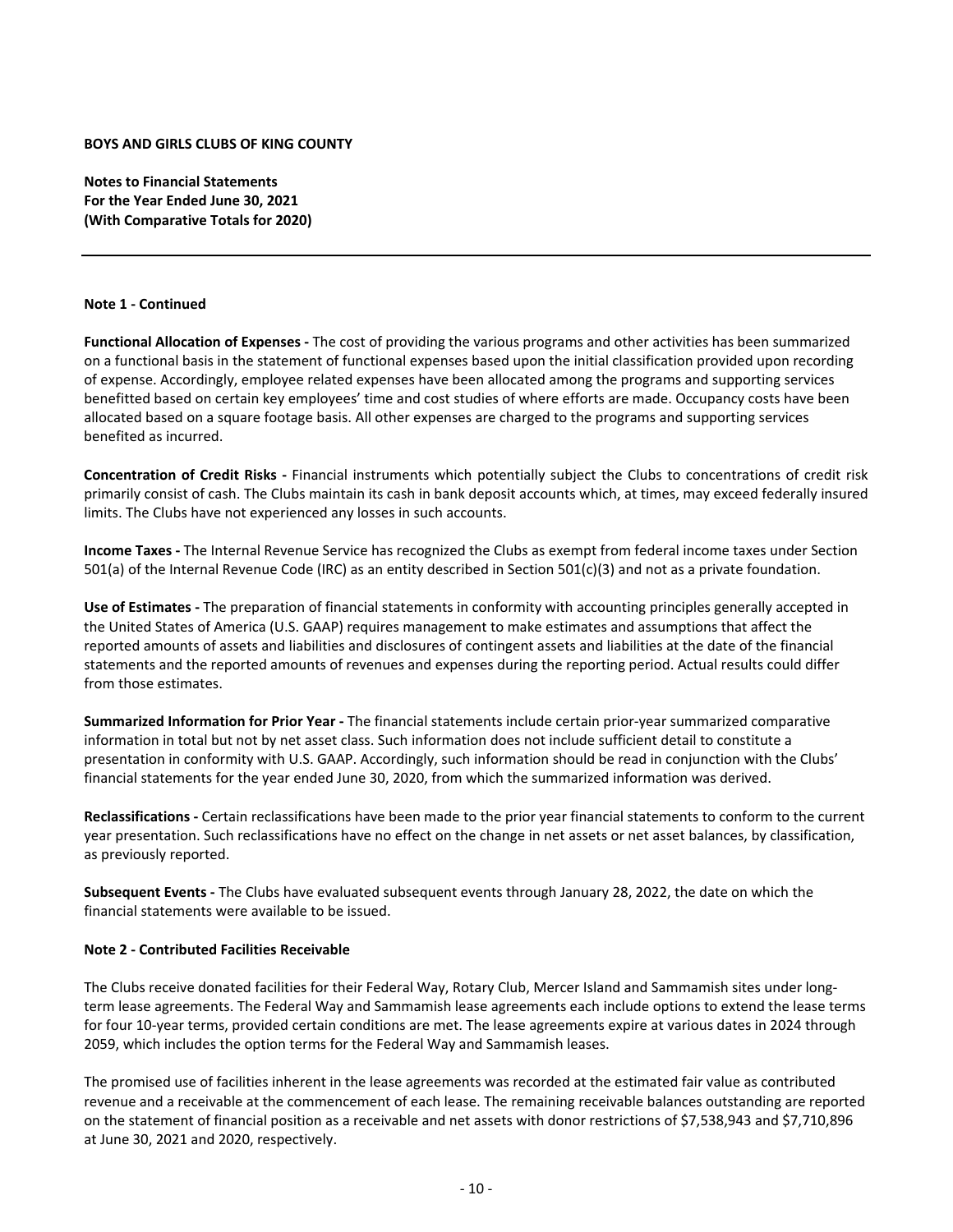**Notes to Financial Statements For the Year Ended June 30, 2021 (With Comparative Totals for 2020)**

#### **Note 3 ‐ Promises to Give**

Promises to give as of June 30 are as follows:

|                                                                                                           | 2021                        |     | 2020                          |
|-----------------------------------------------------------------------------------------------------------|-----------------------------|-----|-------------------------------|
| Amounts due in less than one year<br>Amounts due in one to five years                                     | \$<br>217,206<br>100,000    | \$. | 67,756<br>150,000             |
| Total promises to give<br>Less allowance for uncollectible accounts<br>Less present value discount (4.5%) | 317,206<br>(860)<br>(4,306) |     | 217,756<br>(883)<br>(12, 645) |
| Total promises to give, net<br>Less current portion                                                       | 312,040<br>(217, 206)       |     | 204,228<br>(67, 756)          |
| Long-Term Portion of Promises to Give, Net                                                                | 94,834                      |     | 136,472                       |
| Note 4 - Investments and Fair Value Measurements                                                          |                             |     |                               |
| Investments consisted of the following at June 30:                                                        |                             |     |                               |
|                                                                                                           | 2021                        |     | 2020                          |

| <b>Total Investments</b> | 3,624,687 | 4,090,607 |
|--------------------------|-----------|-----------|
| Exchange traded funds    | 66,277    | 58,117    |
| Mutual funds             | 3,232,630 | 3,027,781 |
| Certificates of deposit  | 323.298   |           |
| Cash equivalents         | 2.482     | 1.004.709 |

Investments are presented on the statement of financial position for the years ended June 30 as follows:

|                                      | 2021                   |   | 2020                   |
|--------------------------------------|------------------------|---|------------------------|
| Investments<br>Endowment investments | 2,308,484<br>1,316,203 | S | 3,024,737<br>1,065,870 |
| <b>Total Investments</b>             | 3,624,687              |   | 4,090,607              |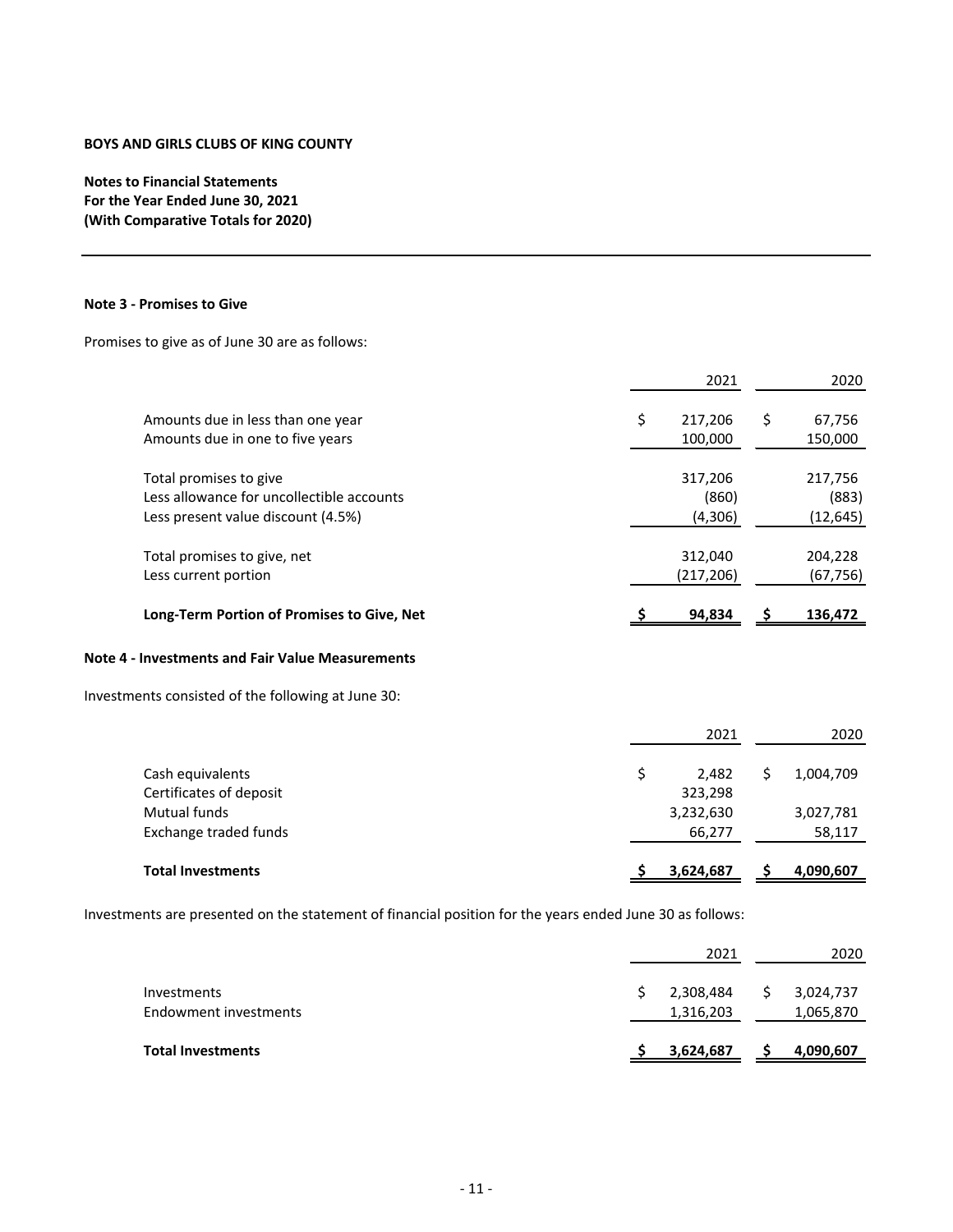**Notes to Financial Statements For the Year Ended June 30, 2021 (With Comparative Totals for 2020)**

#### **Note 4 ‐ Continued**

Investment return consisted of the following for the year ended June 30:

|                                | 2021     | 2020      |
|--------------------------------|----------|-----------|
| Interest and dividends         | 12,618   | 86,181    |
| Realized gains                 | 26,805   | 2,714     |
| Unrealized gains (losses)      | 210,698  | (39, 327) |
| Investment fees                | (6, 496) | (6, 548)  |
| <b>Total Investment Return</b> | 243,625  | 43,020    |

U.S. GAAP provides a framework for measuring fair value. To increase consistency and comparability in fair value measurements, the framework requires fair value to be determined based on the exchange price that would be received for an asset or paid to transfer a liability (exit price) in the primary or most advantageous market for the asset or liability in an orderly transaction between market participants.

The framework uses a three‐level valuation hierarchy based on observable and non‐observable inputs. Observable inputs consist of data obtained from independent sources. Non‐observable inputs reflect industry assumptions. These two types of inputs are used to create the fair value hierarchy, giving preference to observable inputs.

Assets classified as Level 1 have fair values based on unadjusted quoted market prices for identical instruments in active markets. Assets and liabilities classified as Level 2 have fair values based on quoted prices for similar instruments in active markets, quoted prices for identical or similar instruments in inactive markets, and model‐derived valuations whose inputs are observable. Assets and liabilities classified as Level 3 have fair values based on value drivers that are unobservable.

Following is a description of the valuation methodologies used for assets measured at fair value. There have been no changes in the methodologies used at June 30, 2021 and 2020.

Cash Equivalents - Consist primarily of money market funds and are valued at the closing price reported on the active markets in which the securities are traded at fiscal year end.

Certificates of Deposit ‐ Valued at cost plus accrued interest, which approximates fair value.

Mutual Funds and Exchange Traded Funds ‐ Valued at quoted market prices in active markets, which represent the net asset value (NAV) of shares held by the Clubs at fiscal year end.

All investments of the Clubs are valued using Level 1 inputs. The valuation methodologies used by the Clubs may produce a fair value calculation that may not be indicative of net realizable value or reflective of future fair values. Furthermore, although the Clubs' management believes its valuation methods are appropriate and consistent with other market participants, the use of different methodologies or assumptions to determine the fair value of certain financial instruments could result in a different fair value measurement at the reporting date.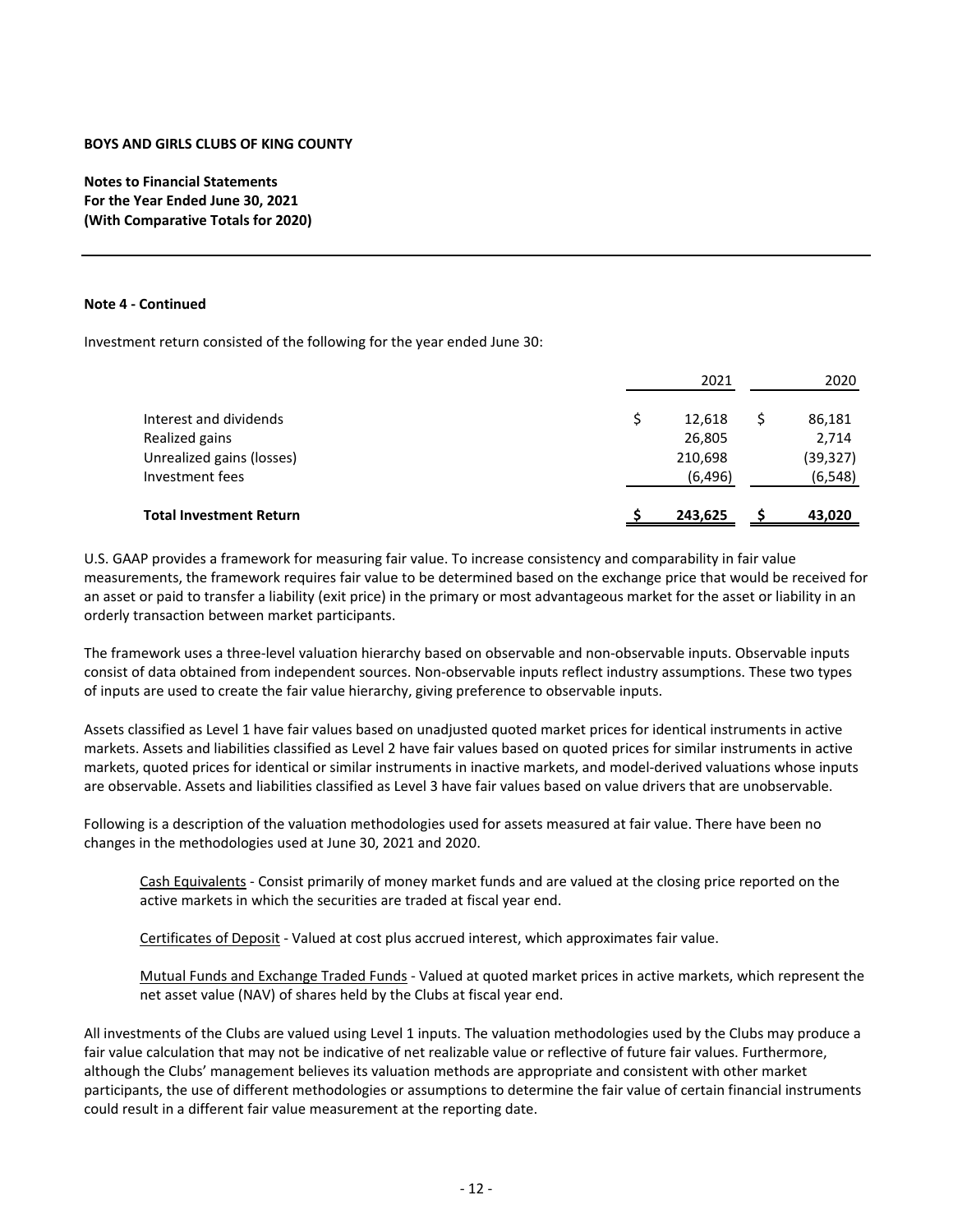**Notes to Financial Statements For the Year Ended June 30, 2021 (With Comparative Totals for 2020)**

#### **Note 5 ‐ Property and Equipment**

Property and equipment consisted of the following at June 30:

|                                     | 2021           | 2020           |
|-------------------------------------|----------------|----------------|
| Land                                | Ś<br>4,211,844 | S<br>4,211,844 |
| Buildings and building improvements | 47,571,922     | 46,873,401     |
| Land improvements                   | 927,476        | 927,476        |
| Furniture and equipment             | 3,298,825      | 3,298,825      |
| Vehicles                            | 930,158        | 884,269        |
| Projects in process                 | 49,260         | 99,917         |
|                                     | 56,989,485     | 56,295,732     |
| Less accumulated depreciation       | (15, 104, 935) | (14,277,167)   |
| <b>Property and Equipment, Net</b>  | 41,884,550     | 42,018,565     |

On December 30, 2016, the Clubs received a donation of land in Pierce County with a fair market value of \$1,933,696. As a condition of receipt of the donation the Clubs could not sell the land prior to December 2019. The donor restricted 20% of the sale proceeds for art programs at the Clubs. Management has determined that the value of the parcel of land held was impaired as of June 30, 2020. Management wrote down the land to \$300,000 for the year ended June 30, 2020. The impairment resulted from zoning requirements imposed on the property that limited the use of the land and market conditions. The impaired value was determined based on purchase and sales agreements. No additional impairment was recorded for the year ended June 30, 2021.

During the year ended June 30, 2021, the Clubs entered into a purchase and sale agreement for the purchase of a property in North Seattle for \$833,324. Subsequent to June 30, 2021, on July 9, 2021, this sale was finalized.

### **Note 6 ‐ Lines of Credit**

**Wells Fargo Line of Credit ‐** The Clubs had a secured line from Wells Fargo, with an available borrowing limit of \$2,500,000 and expiration date of December 31, 2020. There was no outstanding balance on this line at June 30, 2020. Management elected to not extend the maturity date beyond December 31, 2020.

**Morgan Stanley Line of Credit ‐** The Clubs have a secured line (against the value of securities held on account) from Morgan Stanley entered into in April 2014. Available credit on the line is based on a percentage of the underlying securities that serve as the line's collateral. Interest is based on the 30-day LIBOR index plus 3.0% and the line does not have a predetermined expiration or renewal date. No amounts were outstanding at June 30, 2021 or 2020.

**Key Bank Line of Credit ‐** Subsequent to June 30, 2021, on September 15, 2021, the Clubs obtained a secured line from Key Bank, with an available borrowing limit of \$2,000,000 and expiration date of September 1, 2023. The line bears a variable interest rate, based on the Prime Rate less 0.75%. The line is secured by all assets of the Clubs.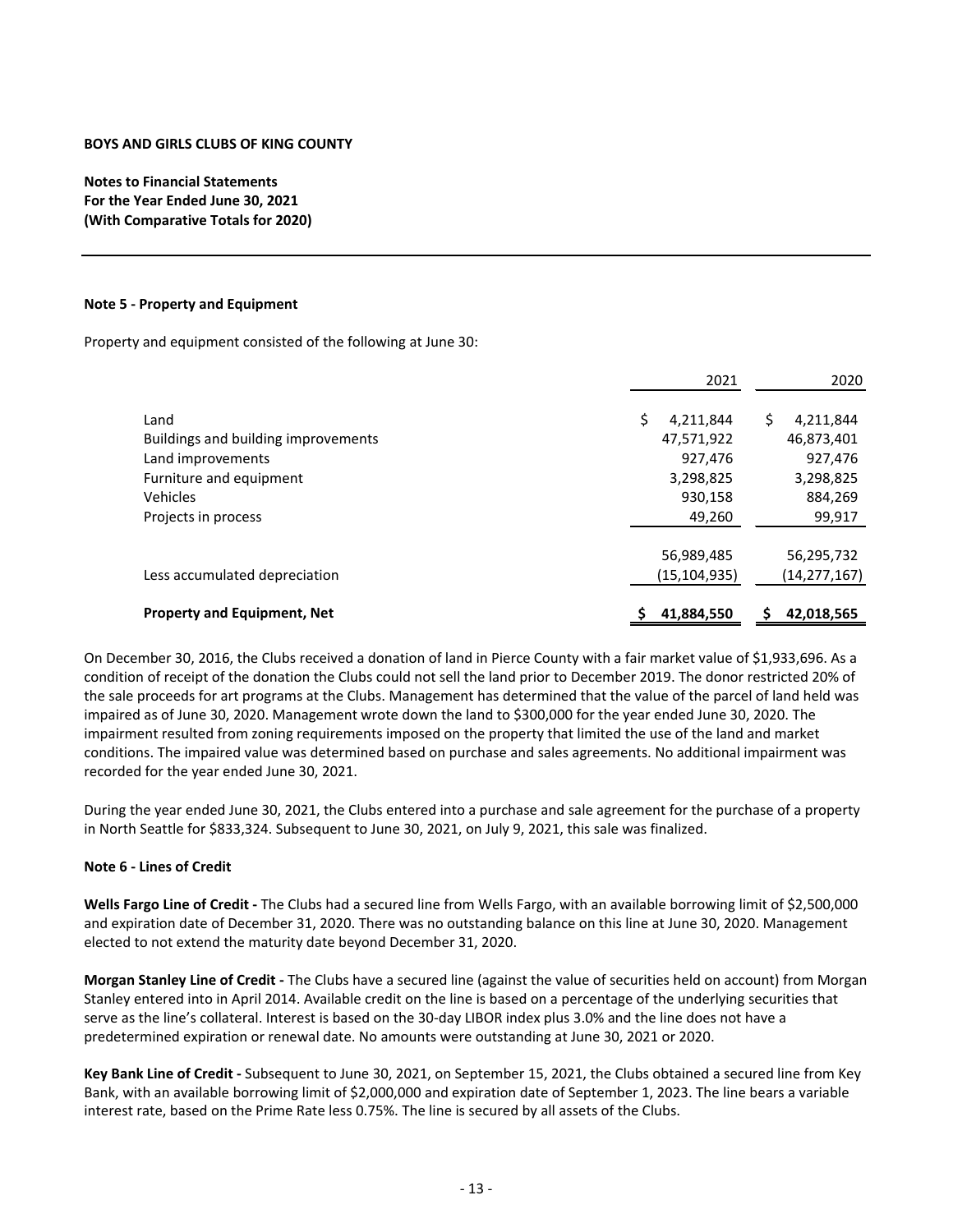**Notes to Financial Statements For the Year Ended June 30, 2021 (With Comparative Totals for 2020)**

#### **Note 7 ‐ Debt**

**Forgivable Debt ‐** The Clubs entered into a forgivable note with the City of Seattle Department of Parks and Recreation for \$3,315,000. The note is a noninterest bearing loan. The note is to be forgiven over a 50‐year period ending in 2057 provided that the Clubs comply with the terms of the loan agreement, principally requiring continuing use of the property for age appropriate recreational opportunities, educational support, and technology access for teenagers from predominantly low and moderate‐income backgrounds. The management of the Clubs fully intend to comply with the terms of the loan agreement. The annual amount forgiven is \$66,300. The note is secured by the Rainer Valley property. The remaining outstanding balance at June 30, 2021 and 2020 was \$2,414,425 and \$2,480,725, respectively.

**Paycheck Protection Program Loans ‐** In response to the COVID‐19 pandemic, the U.S. Congress passed the Coronavirus Aid, Relief, and Economic Securities Act (CARES Act). Included in the CARES Act was the Paycheck Protection Program (PPP) to provide loans to qualifying small businesses and not-for-profit organizations to cover certain eligible expenses. On April 17, 2020, the Clubs obtained a loan under the PPP with a principal balance of \$2,134,900 and an annual interest rate of 1%. Forgiveness may be applied for up to 10 months after the covered period, otherwise payments are due between then and the maturity date of April 17, 2025. Subsequent to June 30, 2021, on October 26, 2021, the loan was forgiven in full by the lender and the Small Business Association.

The Clubs entered into a second PPP loan on March 12, 2021, with principal balance of \$2,000,000, an annual interest rate of 1% and a loan maturity date of March 12, 2026. All or a portion of the PPP Loan may be forgiven if certain terms and conditions of the program are met.

To complete the loan forgiveness process management must submit a loan forgiveness application to the lender and then the lender and the Small Business Administration (SBA) must review and approve the application. A risk exists that the lender or the SBA may reject some or all of the requested forgiveness amount during the review process, in which case the Clubs will be required to repay the amount that is not forgiven. For the year ended June 30, 2021, management has concluded that the Clubs have incurred the qualifying expenditures.

Principal maturities on the PPP loan are as follows:

|                              | 4,134,900     |
|------------------------------|---------------|
| 2026                         | 400,001       |
| 2025                         | 1,007,755     |
| 2024                         | 1,102,640     |
| 2023                         | 1,102,640     |
| 2022                         | \$<br>521,864 |
| For the Year Ending June 30, |               |

Total interest expense for the years ended June 30, 2021 and 2020, including interest on the line of credit described in Note 6, was \$568 and \$114,006, respectively.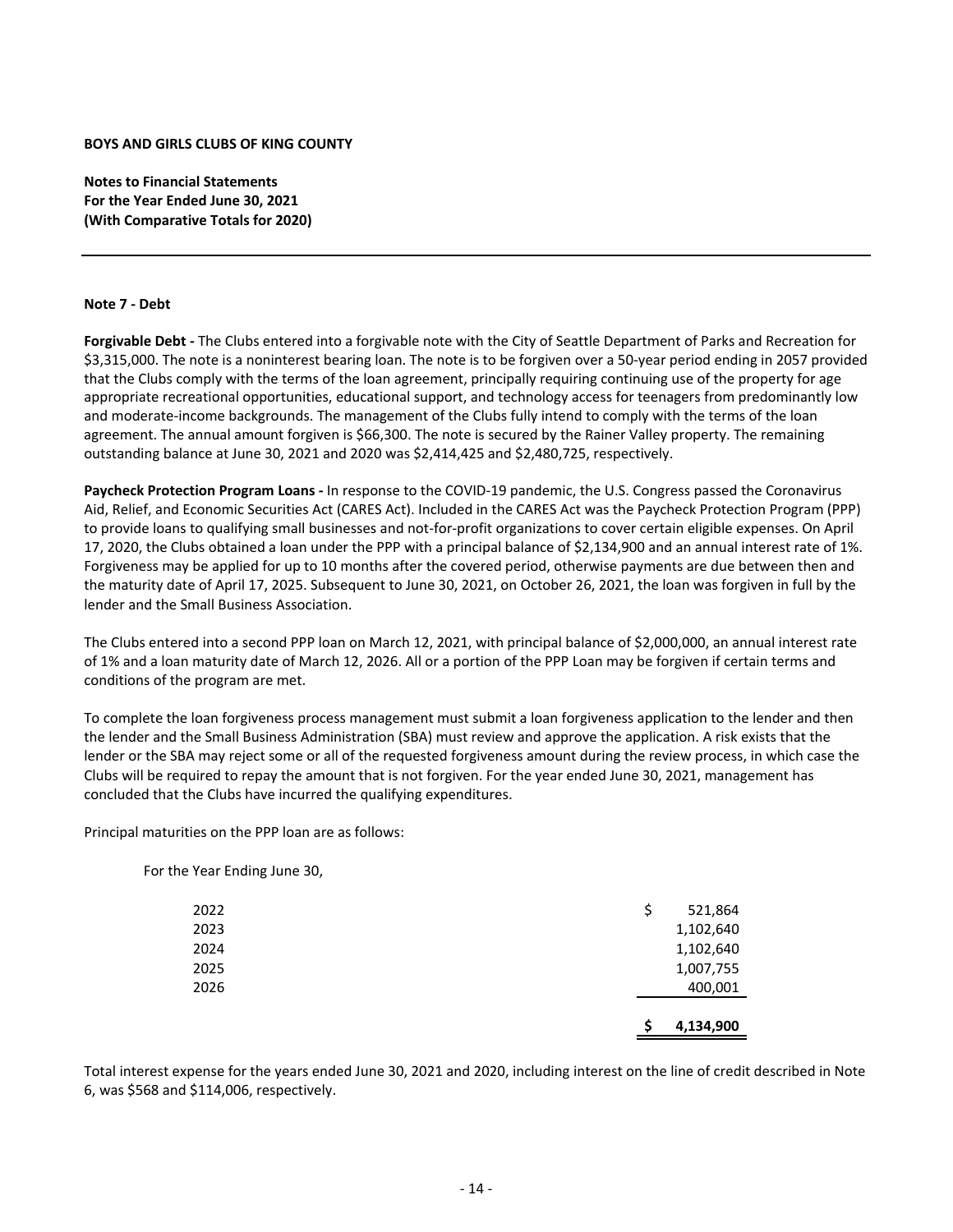**Notes to Financial Statements For the Year Ended June 30, 2021 (With Comparative Totals for 2020)**

#### **Note 8 ‐ Capital Lease Obligation**

The Clubs have one noncancelable capital lease with a total recorded cost of \$250,772 and accumulated depreciation of \$50,154 at June 30, 2021. No accumulated depreciation was recorded for the year ended June 30, 2020. Total monthly payments are \$2,628, including interest at 1.45% per annum. Included in the capital lease obligation on the statement of financial position and the schedule of future lease payments below are \$93,067 of initial direct costs that have been capitalized as part of the lease and are payable in 12 quarterly payments of \$7,756.

Scheduled lease payment on these leases are as follows:

For the Year Ending June 30,

| Long-Term Portion of Capital Lease Obligation  | 128,273      |
|------------------------------------------------|--------------|
| Less current portion                           | (62, 563)    |
| Capital lease obligation                       | 190,836      |
| Less portion of payments representing interest | (2,806)      |
| Total scheduled lease payments                 | 193,642      |
| 2026                                           | 5,433        |
| 2025                                           | 31,541       |
| 2024                                           | 32,263       |
| 2023                                           | 62,356       |
| 2022                                           | \$<br>62,049 |
|                                                |              |

#### **Note 9 ‐ Commitments**

**Operating Leases ‐** At June 30, 2021, the Clubs were obligated to make payments under several noncancelable operating lease agreements for vehicles, equipment, and buildings. Rent expense under these commitments was \$407,989 and \$387,444, respectively, for the years ended June 30, 2021 and 2020.

Future minimum lease commitments under these agreements are as follows:

For the Year Ending June 30,

|      | S  | 1,249,392 |
|------|----|-----------|
| 2026 |    | 5,664     |
| 2025 |    | 182,277   |
| 2024 |    | 302,985   |
| 2023 |    | 362,004   |
| 2022 | \$ | 396,462   |
|      |    |           |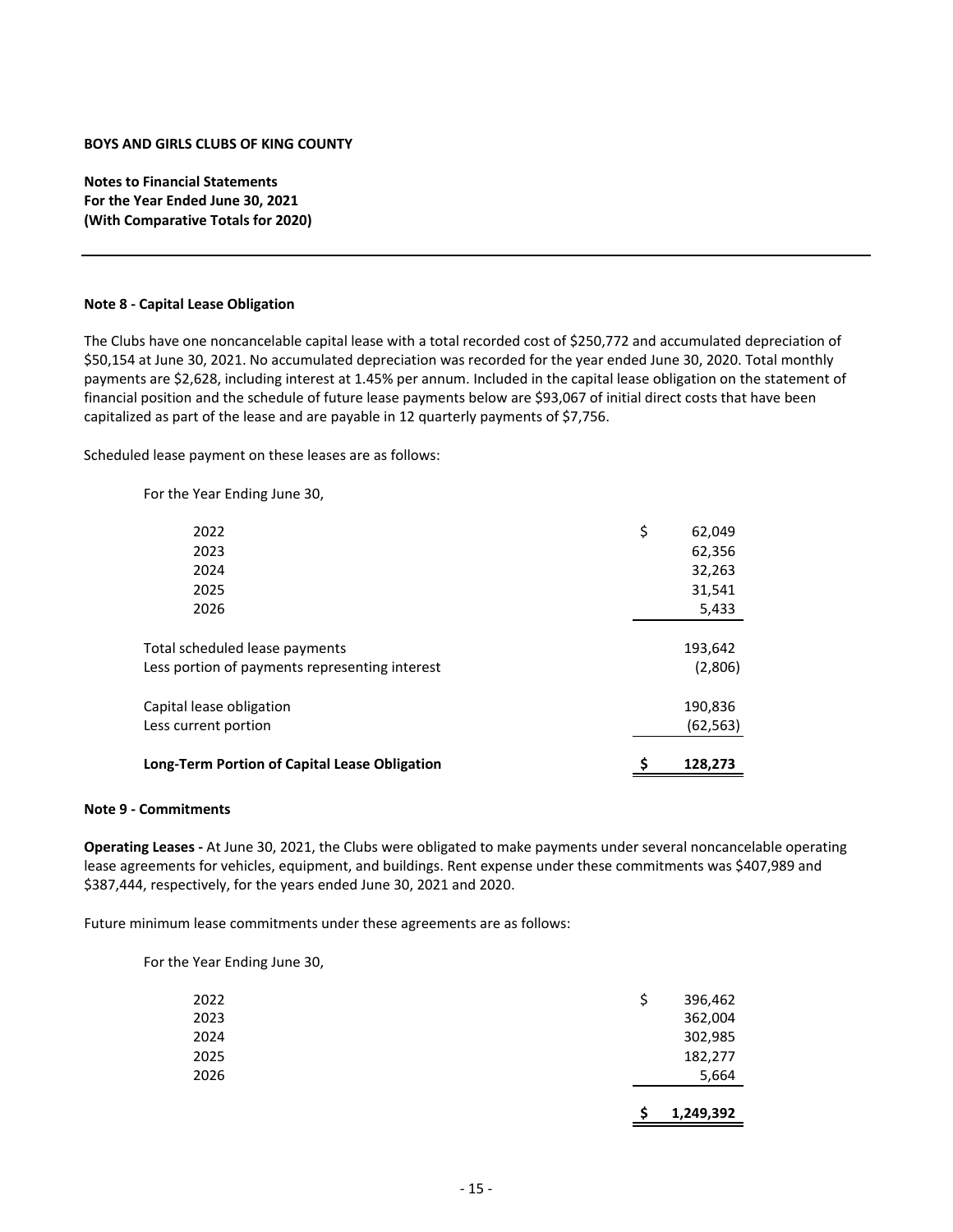**Notes to Financial Statements For the Year Ended June 30, 2021 (With Comparative Totals for 2020)**

#### **Note 9 ‐ Continued**

One of the leases includes a provision for rent credits for incurring qualifying costs, if qualifying costs are incurred the annual rent expense may be reduced to \$2,000 from the original annual rental amount of \$108,250, which is adjusted by the lesser of 3% or COPIU for Seattle Tacoma Bremerton annual average. The provision was met during the years ended June 30, 2021 and 2020, due to the Clubs incurring qualifying costs.

Subsequent to June 30, 2021, effective August 1, 2021, the Clubs entered into a lease agreement for a new office space through January 31, 2025. Future minimum lease commitments are included in the schedule above.

#### **Note 10 ‐ Net Assets With Donor Restriction**

Net assets with donor restriction at June 30 were available as follows:

|                                                                                     | 2021          | 2020          |
|-------------------------------------------------------------------------------------|---------------|---------------|
| Program services                                                                    | \$<br>843,437 | \$<br>788,500 |
| Capital expenditures                                                                |               | 486,596       |
| Endowment accumulated earnings                                                      | 196,079       | 69,543        |
| Contributed facility receivable (Note 2)                                            | 7,538,943     | 7,710,896     |
| Total Subject to the Passage of Time or<br><b>Expenditure for Specified Purpose</b> | 8,578,459     | 9,055,535     |
| Endowment corpus                                                                    | 671,541       | 642,653       |
| <b>Total Net Assets With Donor Restrictions</b>                                     | 9,250,000     | 9,698,188     |

# **Note 11 ‐ Endowment**

The Clubs' endowment contains five donor‐restricted funds and one board‐designated fund established to support a variety of program areas.

**Interpretation of Relevant Law ‐** The Board of Directors of the Clubs has reviewed the Washington State Prudent Management of Institutional Funds Act (PMIFA) and, having considered its rights and obligations thereunder, has determined that it is desirable to preserve, on a long‐term basis, the fair value of the original gift as of the gift date of the donor restricted endowment funds absent explicit donor stipulations to the contrary. As a result of this determination, the Clubs classify as net assets with donor restriction to be held in perpetuity (a) the original value of gifts donated to the permanent endowment, (b) the original value of subsequent gifts to the permanent endowment, and (c) accumulations to the permanent endowment made in accordance with the direction of the applicable donor gift instrument at the time the accumulation is added to the fund.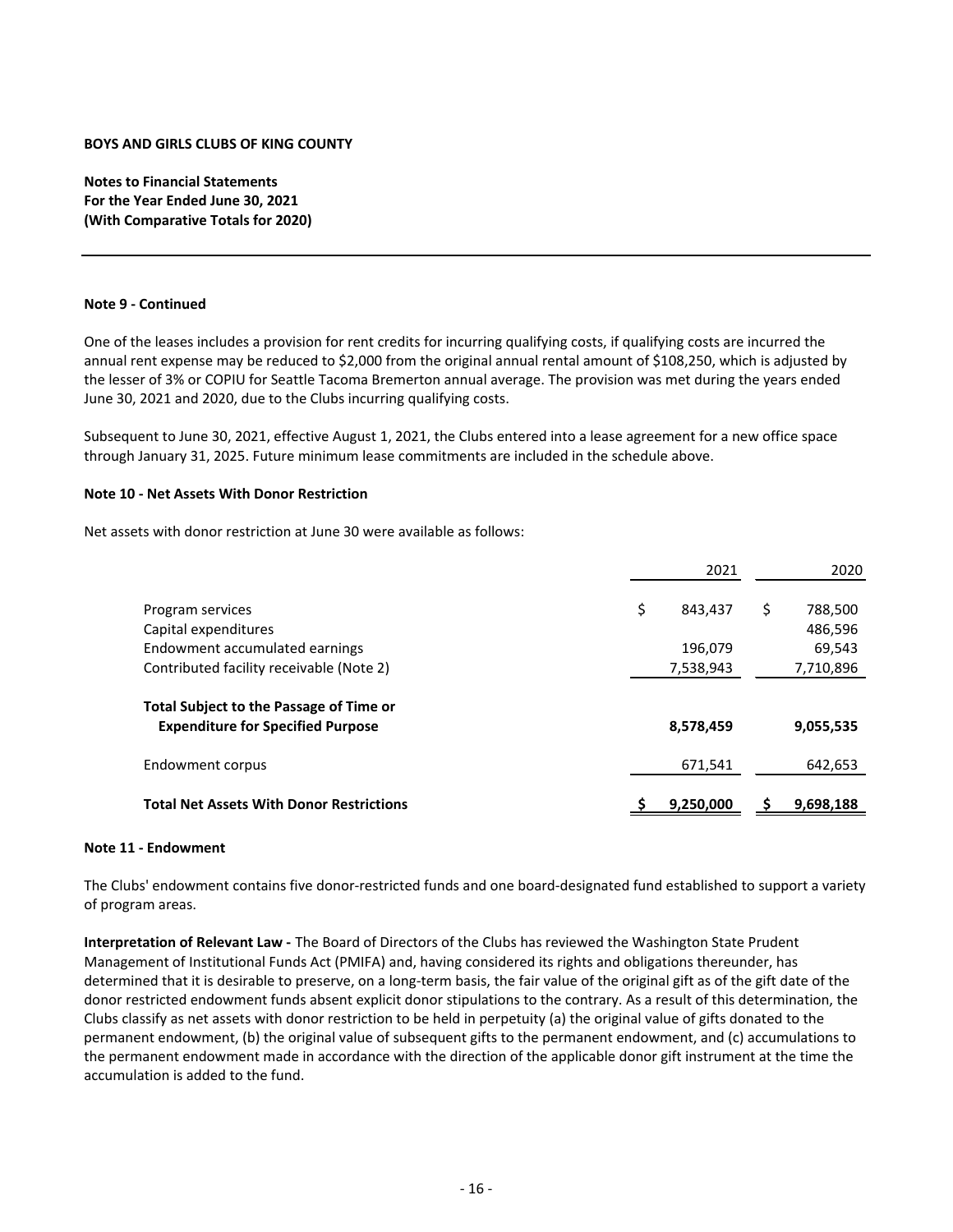**Notes to Financial Statements For the Year Ended June 30, 2021 (With Comparative Totals for 2020)**

#### **Note 11 ‐ Continued**

The remaining portion of the donor restricted endowment fund representing accumulated earnings is held as net assets with donor restriction until those amounts are appropriated for expenditure by the Clubs in a manner consistent with the standard of prudence prescribed by PMIFA. In accordance with PMIFA, the Clubs consider the following factors in making a determination to appropriate or accumulate donor restricted endowment funds:

- ‐ The duration and preservation of the fund;
- ‐ The purposes of the Clubs and the donor restricted endowment fund;
- ‐ General economic conditions;
- ‐ The possible effect of inflation and deflation;
- ‐ The expected total return from income and appreciation of investments;
- ‐ Other resources of the Clubs; and
- ‐ The investment policies of the Clubs.

**Funds With Deficiencies ‐** From time to time, the fair value of assets associated with individual donor restricted endowment funds may fall below the level that the donor or PMIFA requires the Clubs to retain as a fund of perpetual duration. These deficiencies result from unfavorable market fluctuations that occur after the investment of new endowment contributions and continued appropriation for certain programs as deemed prudent by the Board of Directors. There were no such deficiencies at June 30, 2021 or 2020.

**Return Objectives and Risk Parameters ‐** The Board has adopted an investment and spending policy for the endowment designed to provide reasonable spending in support of the Clubs, while maintaining the purchasing power of the endowment over the long term. To achieve these objectives, endowment assets are invested in a well‐diversified, balanced portfolio intended to capture the broad market return. This means the portfolio assumes moderate investment risk consistent with the broad market.

**Strategies Employed for Achieving Objectives ‐** The Clubs utilize a total return strategy, with investment returns achieved through both capital appreciation (realized and unrealized) and current yield (interest and dividends). Because the Clubs seek to balance current spending with maintenance of purchasing power over the long term, the asset allocation of the portfolio favors equity investments, but within an overall balanced portfolio.

**Spending Policy and How the Investment Objectives Relate to the Spending Policy ‐** The Clubs' current spending policy allows management to spend the realized gains and income earned each year from each endowment fund on the purpose of that fund as long as the corpus does not fall below the original principal balance. The calculation of the earnings is performed on December 31 of each year and management may decide not to draw down an investment income on any given year.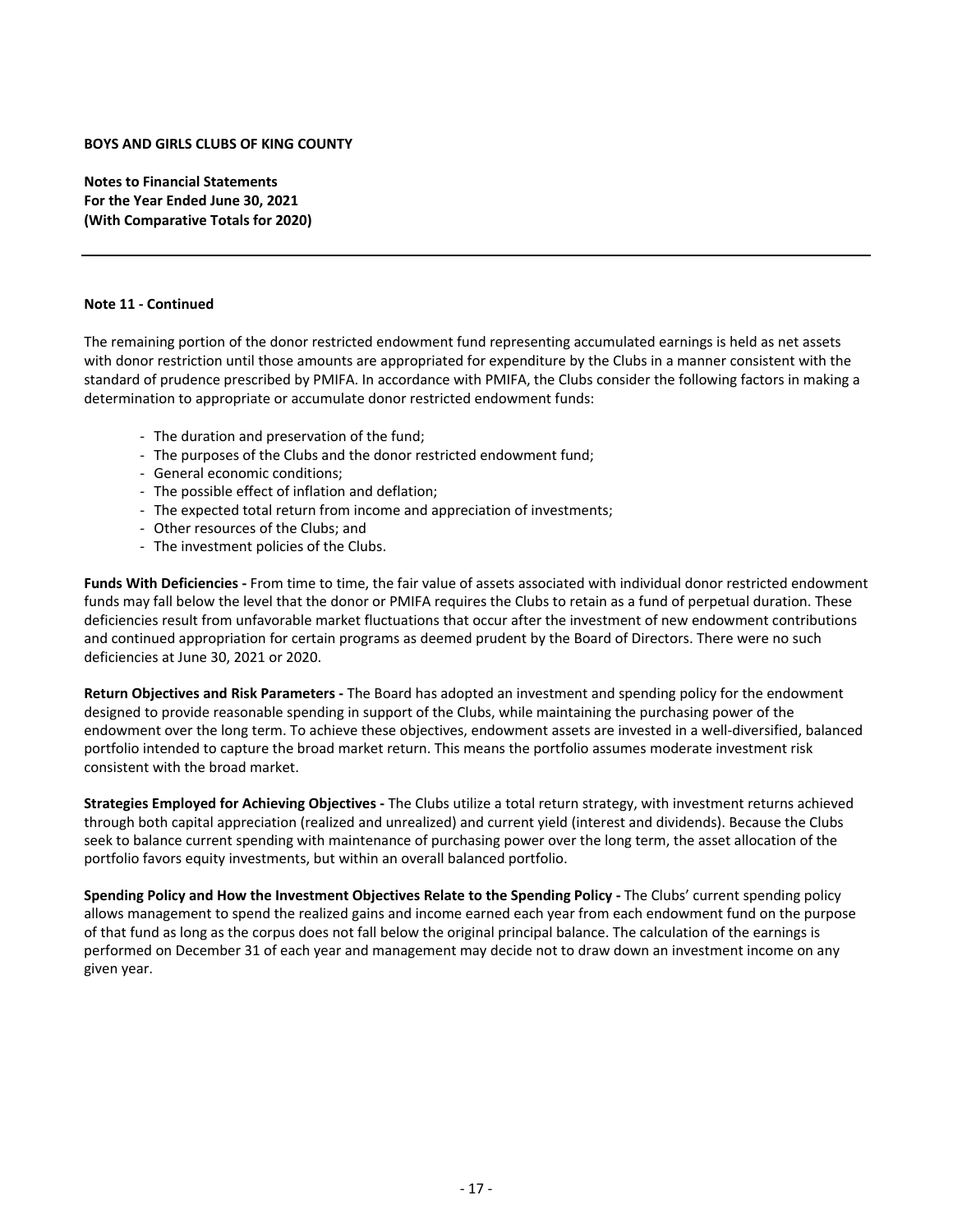**Notes to Financial Statements For the Year Ended June 30, 2021 (With Comparative Totals for 2020)**

#### **Note 11 ‐ Continued**

Endowment net assets by fund type as of June 30 are as follows:

|                                   | <b>Net Assets</b>        | Net Assets With Donor Restriction |             |   |           |    |            |              |
|-----------------------------------|--------------------------|-----------------------------------|-------------|---|-----------|----|------------|--------------|
|                                   | <b>Without Donor</b>     |                                   | Accumulated |   | Endowment |    |            |              |
|                                   | Restrictions             |                                   | Earnings    |   | Corpus    |    | 2021 Total | 2020 Total   |
| <b>Ballard Club Endowment</b>     | $\overline{\phantom{0}}$ | \$                                | 13,760      | S | 12,956    | \$ | 26,716     | \$<br>20,060 |
| Southwest Club Endowment          |                          |                                   | 95,423      |   | 187,557   |    | 282,980    | 215,254      |
| Finkbeiner Scholarship (Kirkland) |                          |                                   | 56,101      |   | 108,533   |    | 164,634    | 125,056      |
| Arlene Brooks-Bull Scholarship    |                          |                                   | 16,612      |   | 58,802    |    | 75.414     | 34,217       |
| VINE fund                         |                          |                                   | 14,183      |   | 303,693   |    | 317,876    | 317,609      |
| Board-designated endowment        |                          |                                   |             |   |           |    |            |              |
| for Rotary Club                   | 448,583                  |                                   |             |   |           |    | 448,583    | 353,674      |
| <b>Total Endowment Funds</b>      | 448,583                  |                                   | 196,079     |   | 671,541   |    | 1,316,203  | 1,065,870    |
|                                   |                          |                                   |             |   |           |    |            |              |

Changes to endowment net assets for the year ended June 30, 2021 and 2020, are as follows:

|                                                                         |                                      | <b>Net Assets</b> | Net Assets With Donor Restriction |                     |       |           |  |
|-------------------------------------------------------------------------|--------------------------------------|-------------------|-----------------------------------|---------------------|-------|-----------|--|
|                                                                         | <b>Without Donor</b><br>Restrictions |                   | Accumulated<br>Earnings           | Endowment<br>Corpus | Total |           |  |
|                                                                         |                                      |                   |                                   |                     |       |           |  |
| Endowment net assets, July 1, 2019                                      | \$                                   | 391,389           | \$<br>46,987                      | \$<br>338,960       | \$    | 777,336   |  |
| Recharacterization of net assets<br>Appropriation of endowment earnings |                                      |                   | 13,916                            | 303,693             |       | 317,609   |  |
| for expenditure                                                         |                                      | (41, 431)         |                                   |                     |       | (41, 431) |  |
| Investment return                                                       |                                      | 3,716             | 8,640                             |                     |       | 12,356    |  |
| Endowment Net Assets, June 30, 2020                                     |                                      | 353,674           | 69,543                            | 642,653             |       | 1,065,870 |  |
| Contributions                                                           |                                      |                   |                                   | 28,888              |       | 28,888    |  |
| Appropriation of endowment earnings                                     |                                      |                   |                                   |                     |       |           |  |
| for expenditure                                                         |                                      | (21, 436)         |                                   |                     |       | (21, 436) |  |
| Investment return                                                       |                                      | 116,345           | 126,536                           |                     |       | 242,881   |  |
| Endowment Net Assets, June 30, 2021                                     |                                      | 448,583           | 196,079                           | 671,541             |       | 1,316,203 |  |

During the year ended June 30, 2020, the Clubs formalized an agreement with a donor that stipulated that a portion of contributions given to the Clubs in prior years should establish as a separate endowment fund to be held in perpetuity. As a result of the agreement reached with the donor, the Clubs have recharacterized \$317,609 in net assets formerly included in net assets without donor restrictions, to net assets with donor restrictions.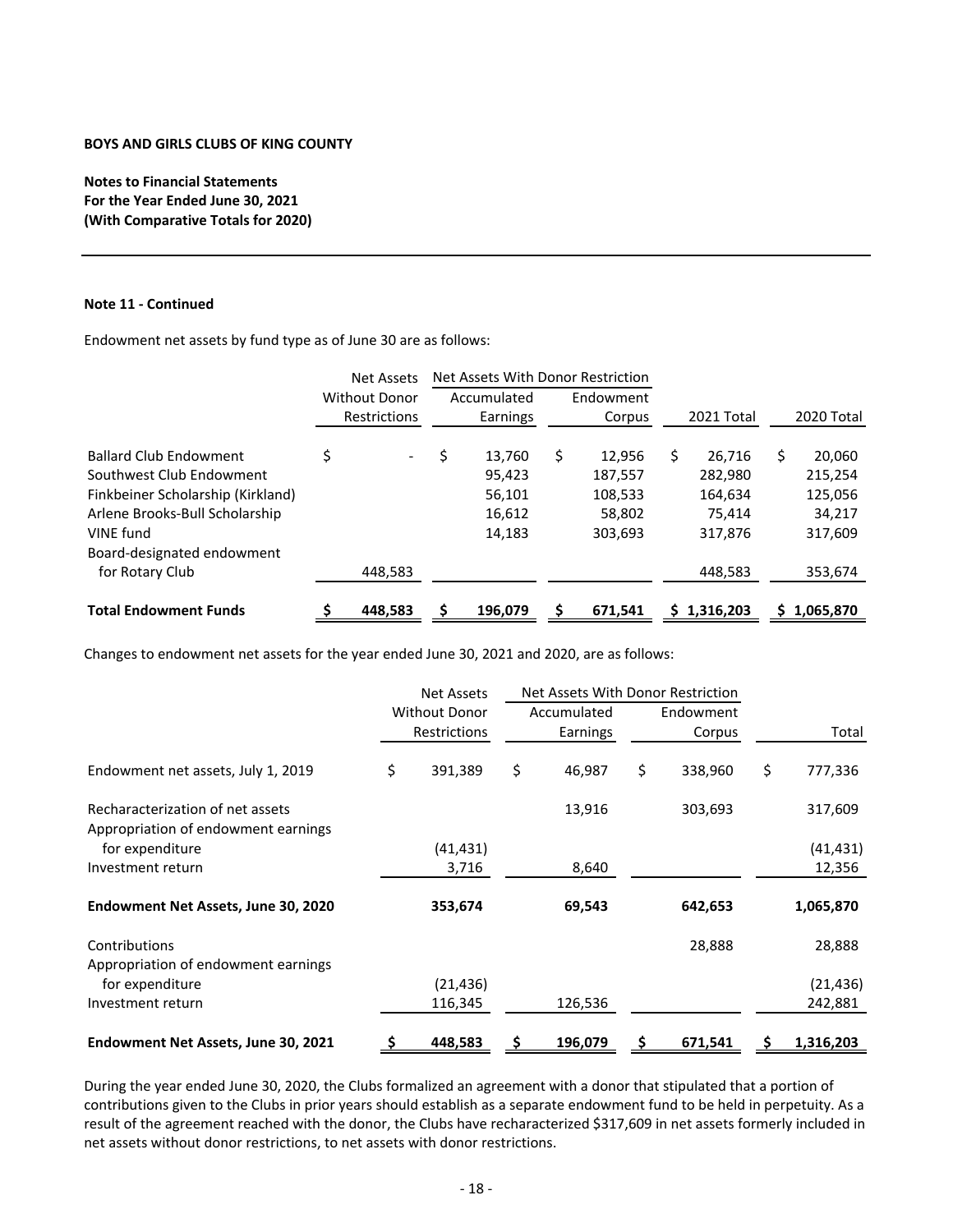**Notes to Financial Statements For the Year Ended June 30, 2021 (With Comparative Totals for 2020)**

#### **Note 12 ‐ Retirement Plan**

The Clubs participate in a defined contribution pension plan under IRC Section 403(b) covering all eligible employees with one year of service and 1,000 hours of service. Employer contributions to the plan were \$37,652 and \$21,580, respectively for the years ended June 30, 2021 and 2020.

### **Note 13 ‐ 501(c) Agencies Trust Reserve**

The Clubs are a member of the 501(c) Agencies Trust (the Trust). The Trust facilitates the utilization by member agencies using the reimbursement financing method of meeting obligations under State Unemployment Insurance Statutes. At June 30, 2021 and 2020, the Clubs had \$125,049 and \$145,398, respectively, on deposit with the Trust to fund these obligations. This deposit is included in prepaid expenses and other current assets in the statement of financial position.

#### **Note 14 ‐ Liquidity and Availability of Financial Assets**

**Liquidity ‐** As part of the Clubs' liquidity management, financial assets are structured to be available as its general expenditures, liabilities and other obligations come due. In addition, the Clubs invest cash in excess of daily requirements in short-term (cash equivalent) investments.

**Availability of Financial Assets ‐** Financial assets available for general expenditure, that is, without donor or other restrictions limiting their use, within one year of the statement of financial position date, consisted of the following as of June 30:

| 2021            |             | 2020        |
|-----------------|-------------|-------------|
| \$<br>6,633,070 | \$          | 1,541,313   |
| 3,624,687       |             | 4,090,607   |
| 176,461         |             | 695,596     |
| 217,206         |             | 67,756      |
| 962,585         |             | 645,174     |
| 11,614,009      |             | 7,040,446   |
|                 |             | (1,065,870) |
| (843, 437)      |             | (1,275,096) |
| 9,454,369       |             | 4,699,480   |
|                 | (1,316,203) |             |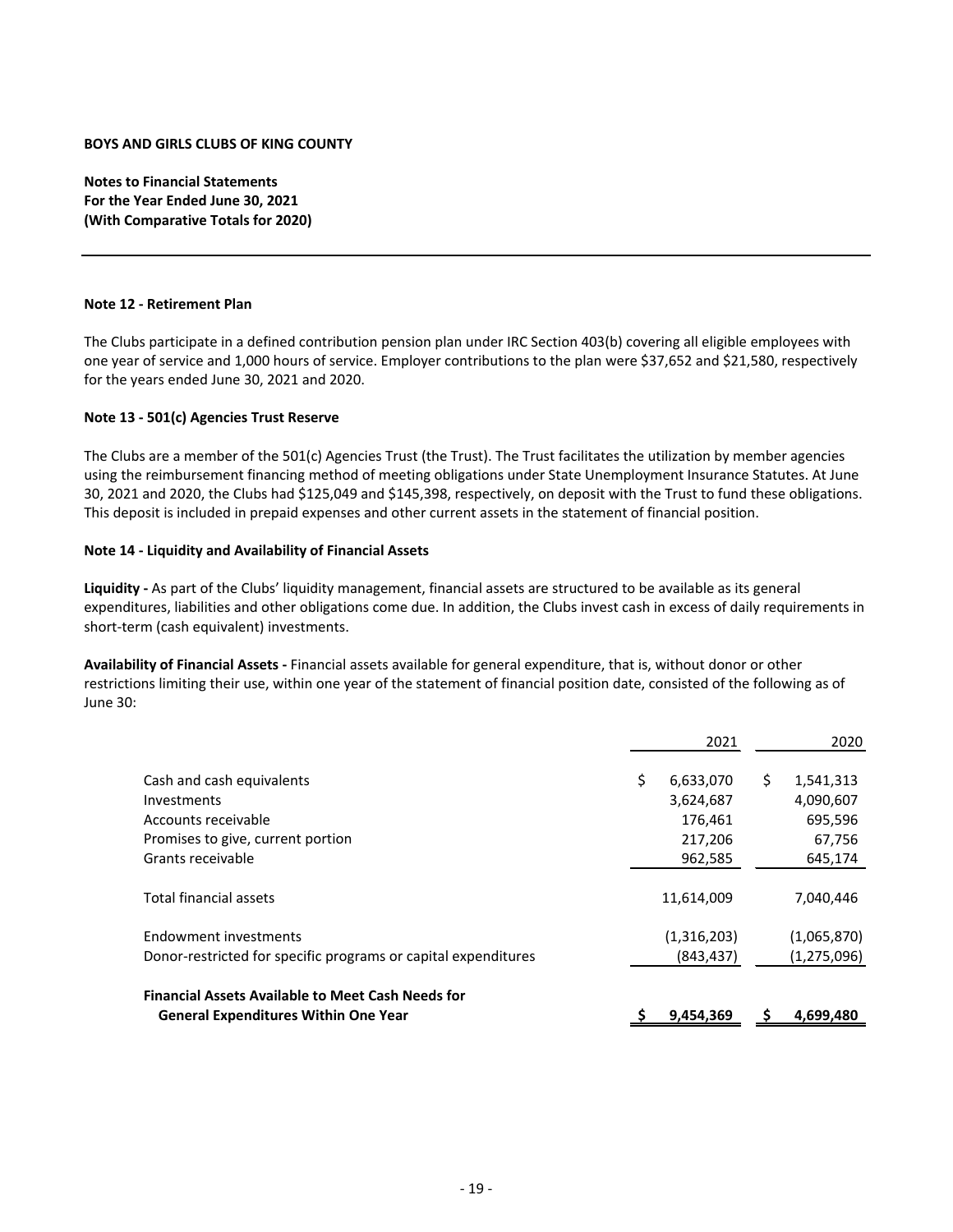**Notes to Financial Statements For the Year Ended June 30, 2021 (With Comparative Totals for 2020)**

### **Note 15 ‐ Contingently Repayable Property Liabilities**

The Clubs have received governmental funding for property-related expenditures. This government funding may be required to be repaid if certain terms and conditions are not met during the terms of the related agreements. The management of the Clubs fully intends to comply with the requirements of these various agreements and so no liability has been recorded for any of these obligations as of June 30, 2021. Following is a summary of each agreement.

**Ballard Club ‐** The Clubs received funds from the State of Washington Department of Commerce for use in their remodel of the Ballard Club. A requirement of this funding is that the Clubs continue to operate this facility for the intended purpose of offering age‐appropriate recreational opportunities, educational support, and technology access for teenagers from predominantly low and moderate income backgrounds through 2022. In the event that the Clubs are found to be out of compliance with this requirement, the Clubs would be obligated to repay funds in the amount of \$420,275 plus accrued interest to the State of Washington.

**Mercer Island Club ‐** The Clubs received funds from the State of Washington Department of Commerce for use in the construction of the Mercer Island Club. A requirement of this funding is that the Clubs continue to operate this facility for the intended purpose of offering age‐appropriate recreational opportunities, educational support, and technology access for teenagers from predominantly low and moderate income backgrounds through 2022. In the event that the Clubs are found to be out of compliance with this requirement, the Clubs would be obligated to repay funds in the amount of \$776,000 plus accrued interest to the State of Washington.

**Federal Way Teen Center ‐** In 2006, the Clubs entered into a \$340,517 noninterest bearing note payable to the King County Department of Community and Human Services secured by the Federal Way Teen Center property. The note was forgiven in 2021.

**Auburn PRAB ‐** In 2008, the Clubs and the City of Auburn entered into a lease agreement to promote youth recreational activities at the Parks, Recreation and Arts Administration Building (PRAB) located at 9119th Ave, Auburn, WA. The original term of the lease was 25 years with a yearly rent of \$1. Subsequently, the Clubs and the City entered into a joint operating agreement which specified that both the Clubs and the City would operate programs at the PRAB.

In December 2010, the Clubs received a \$780,000 grant from the State of Washington Department of Commerce for use in the renovation of the building owned by the City of Auburn and leased to the Clubs. In September 2013, the Clubs received a further \$306,520 for the same purpose. As the Clubs have no variance power over the use of the funds and the building is owned by the City of Auburn, the Clubs passed these amounts through to the City and did not record grant revenue or expenses. As a requirement of this funding, the PRAB facility must continue to operate programs for the intended purpose of offering age‐appropriate recreational opportunities, educational support, and technology access for teenagers from predominantly low and moderate income backgrounds for a period of 10 years. In the event that the City of Auburn or the Clubs are found to be out of compliance with this requirement, the parties would be jointly obligated to repay funds in the amount of \$1,086,520 plus accrued interest to the State of Washington. Both parties to the joint operating agreement fully intend to comply with the requirements of this funding.

### **Note 16 ‐ Contingencies**

The Clubs are involved, from time to time, in various claims, regulatory audits and other legal issues arising in the normal course of business. Management believes that any uninsured costs that may be incurred in the settlement of such claims would not be material to the Clubs' financial position.